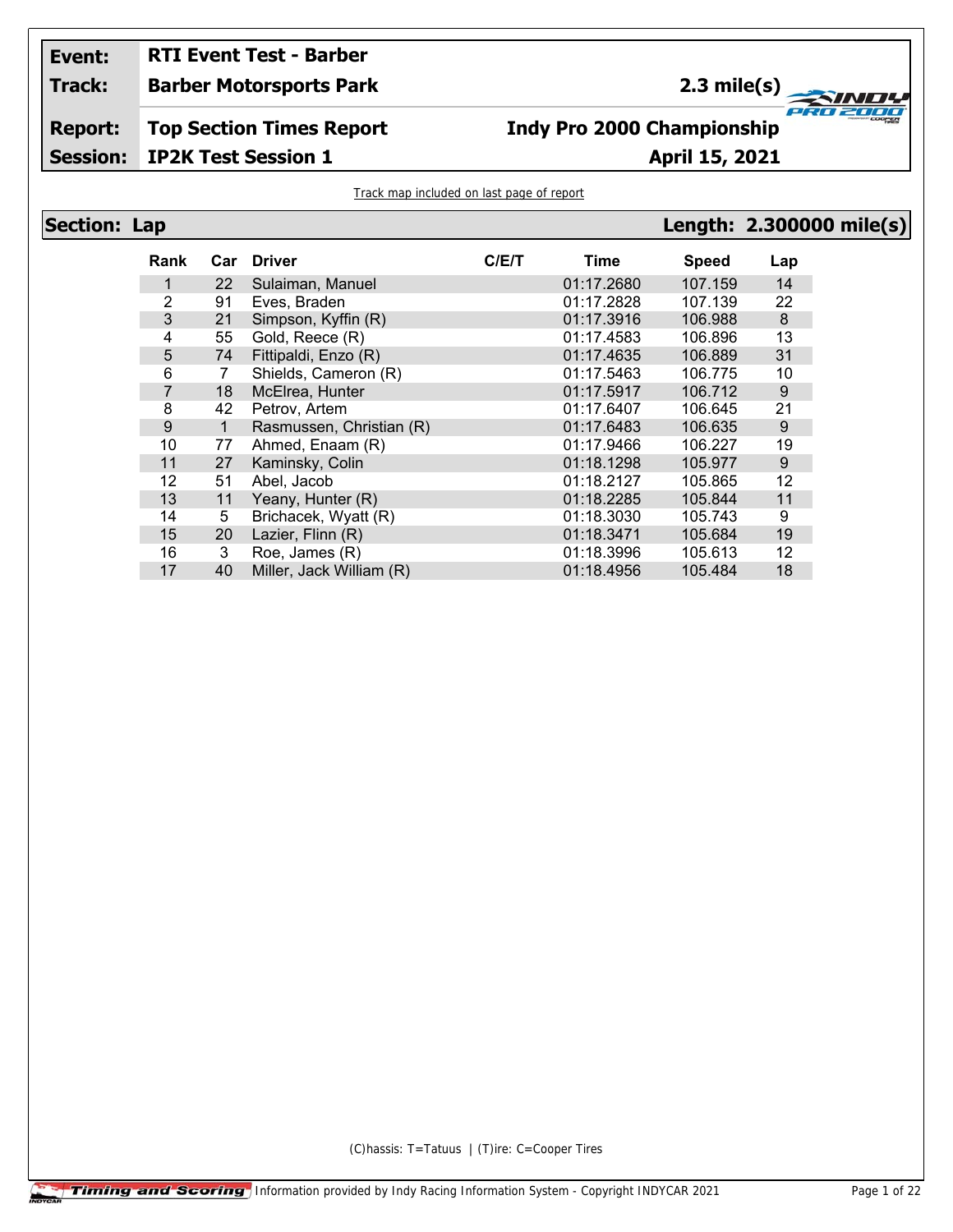## **RTI Event Test - Barber**

**Track: Barber Motorsports Park**

## **2.3 mile(s)**

**Report: Top Section Times Report**

## **Indy Pro 2000 Championship**

### **Session: IP2K Test Session 1 April 15, 2021**

### **Section: SF to I1 Length: 0.084470 mile(s)**

**FRO 200** 

2000

| Rank | Car            | <b>Driver</b>            | C/E/T | Time       | Speed   | Lap              |
|------|----------------|--------------------------|-------|------------|---------|------------------|
|      | 21             | Simpson, Kyffin (R)      |       | 00:02.2767 | 133.567 | 9                |
| 2    | 55             | Gold, Reece (R)          |       | 00:02.2839 | 133.145 | 5                |
| 3    | 18             | McElrea, Hunter          |       | 00:02.2893 | 132.831 | $\boldsymbol{9}$ |
| 4    |                | Rasmussen, Christian (R) |       | 00:02.2927 | 132.634 | 8                |
| 5    | 91             | Eves, Braden             |       | 00:02.2962 | 132.432 | 16               |
| 6    | 22             | Sulaiman, Manuel         |       | 00:02.3047 | 131.944 | 6                |
| 7    | 42             | Petrov, Artem            |       | 00:02.3079 | 131.761 | 22               |
| 8    | 11             | Yeany, Hunter (R)        |       | 00:02.3088 | 131.710 | 9                |
| 9    | $\overline{7}$ | Shields, Cameron (R)     |       | 00:02.3100 | 131.641 | 10               |
| 10   | 40             | Miller, Jack William (R) |       | 00:02.3112 | 131.573 | 11               |
| 11   | 74             | Fittipaldi, Enzo (R)     |       | 00:02.3151 | 131.351 | 31               |
| 12   | 27             | Kaminsky, Colin          |       | 00:02.3184 | 131.164 | 10               |
| 13   | 5              | Brichacek, Wyatt (R)     |       | 00:02.3184 | 131.164 | 8                |
| 14   | 3              | Roe, James (R)           |       | 00:02.3232 | 130.893 | 16               |
| 15   | 77             | Ahmed, Enaam (R)         |       | 00:02.3238 | 130.859 | 18               |
| 16   | 51             | Abel, Jacob              |       | 00:02.3241 | 130.842 | 16               |
| 17   | 20             | Lazier, Flinn (R)        |       | 00:02.3337 | 130.304 | 6                |
|      |                |                          |       |            |         |                  |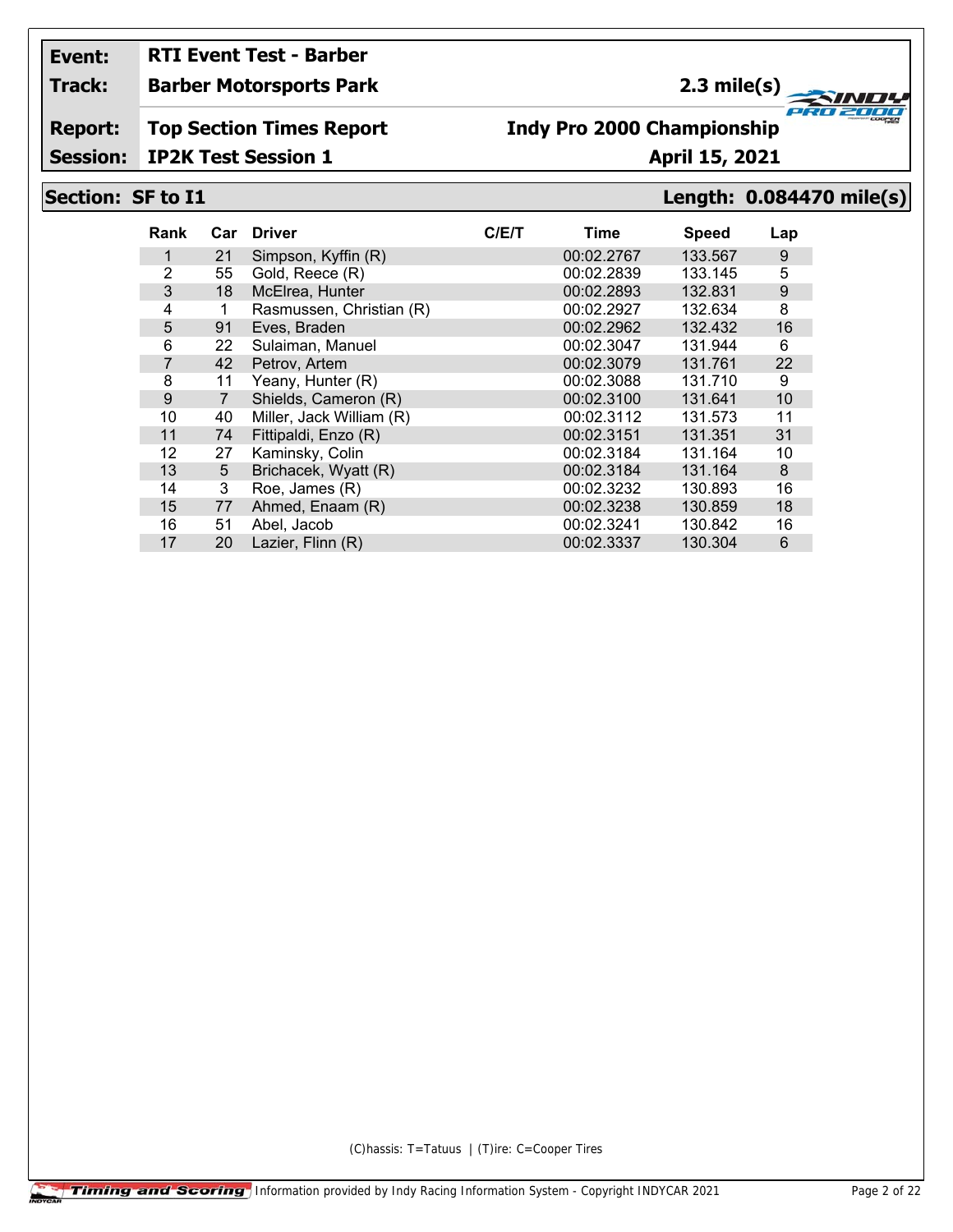# **RTI Event Test - Barber**

**Track: Barber Motorsports Park**

## **2.3 mile(s)**

**Report: Top Section Times Report**

## **Indy Pro 2000 Championship**

**Session: IP2K Test Session 1 April 15, 2021**

### **Section: I1 to I2 Length: 0.288258 mile(s)**

**FRO 200** 

2000

| Rank           | Car | <b>Driver</b>            | C/E/T | Time       | <b>Speed</b> | Lap            |
|----------------|-----|--------------------------|-------|------------|--------------|----------------|
| 1              | 7   | Shields, Cameron (R)     |       | 00:10.5965 | 97.931       | 9              |
| $\overline{2}$ | 22  | Sulaiman, Manuel         |       | 00:10.6587 | 97.360       | 15             |
| 3              | 74  | Fittipaldi, Enzo (R)     |       | 00:10.6666 | 97.288       | 28             |
| 4              | 42  | Petrov, Artem            |       | 00:10.6737 | 97.223       | 21             |
| 5              | 42  | Petrov, Artem            |       | 00:10.6737 | 97.223       | 20             |
| 6              | 91  | Eves, Braden             |       | 00:10.6742 | 97.218       | 22             |
| 7              | 5   | Brichacek, Wyatt (R)     |       | 00:10.6786 | 97.178       | 10             |
| 8              | 1   | Rasmussen, Christian (R) |       | 00:10.7020 | 96.966       | 9              |
| 9              | 27  | Kaminsky, Colin          |       | 00:10.7344 | 96.673       | 5              |
| 10             | 21  | Simpson, Kyffin (R)      |       | 00:10.7349 | 96.669       | 18             |
| 11             | 3   | Roe, James (R)           |       | 00:10.7370 | 96.650       | 13             |
| 12             | 18  | McElrea, Hunter          |       | 00:10.7417 | 96.607       | 9              |
| 13             | 77  | Ahmed, Enaam (R)         |       | 00:10.7447 | 96.580       | $\overline{7}$ |
| 14             | 20  | Lazier, Flinn (R)        |       | 00:10.7528 | 96.508       | 19             |
| 15             | 55  | Gold, Reece (R)          |       | 00:10.7625 | 96.421       | 14             |
| 16             | 51  | Abel, Jacob              |       | 00:10.7669 | 96.381       | 9              |
| 17             | 11  | Yeany, Hunter (R)        |       | 00:10.8272 | 95.844       | 11             |
| 18             | 40  | Miller, Jack William (R) |       | 00:10.8315 | 95.806       | 4              |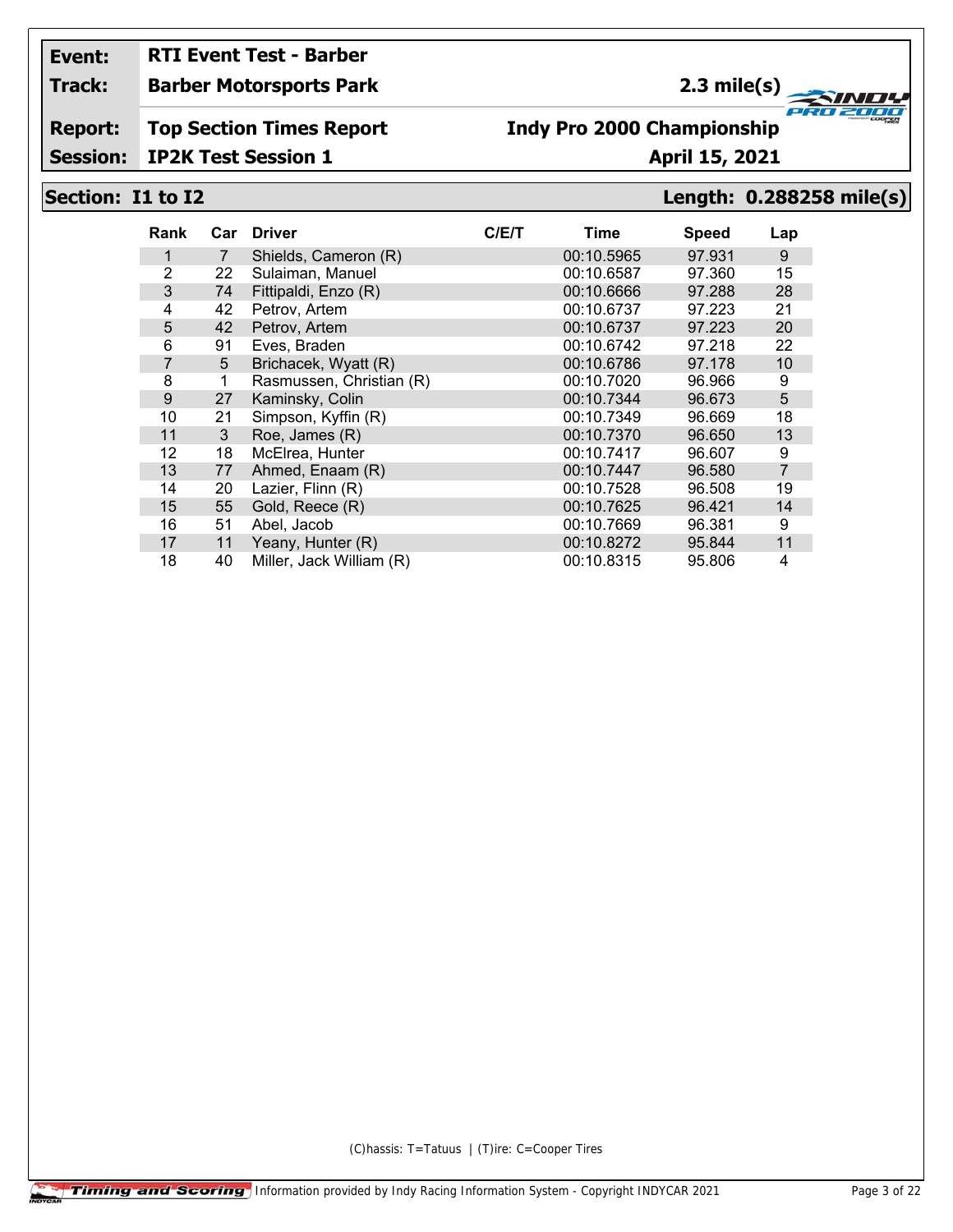# **RTI Event Test - Barber**

**Track: Barber Motorsports Park**

## **2.3 mile(s)**

### **Report: Top Section Times Report**

## **Indy Pro 2000 Championship**

**Session: IP2K Test Session 1 April 15, 2021**

### **Section: I2 to I3 Length: 0.377841 mile(s)**

**FRO 200** 

2000

| Rank           | Car | <b>Driver</b>            | C/ET | Time       | <b>Speed</b> | Lap |
|----------------|-----|--------------------------|------|------------|--------------|-----|
| 1              | 1   | Rasmussen, Christian (R) |      | 00:13.8585 | 98.151       | 8   |
| 2              | 21  | Simpson, Kyffin (R)      |      | 00:13.8700 | 98.070       | 6   |
| 3              | 55  | Gold, Reece (R)          |      | 00:13.8737 | 98.044       | 5   |
| 4              | 74  | Fittipaldi, Enzo (R)     |      | 00:13.8847 | 97.966       | 31  |
| 5              | 22  | Sulaiman, Manuel         |      | 00:13.8872 | 97.948       | 16  |
| 6              | 7   | Shields, Cameron (R)     |      | 00:13.8974 | 97.876       | 10  |
| $\overline{7}$ | 18  | McElrea, Hunter          |      | 00:13.9184 | 97.729       | 3   |
| 8              | 91  | Eves, Braden             |      | 00:13.9381 | 97.591       | 22  |
| 9              | 5   | Brichacek, Wyatt (R)     |      | 00:13.9446 | 97.545       | 9   |
| 10             | 77  | Ahmed, Enaam (R)         |      | 00:13.9506 | 97.503       | 13  |
| 11             | 3   | Roe, James (R)           |      | 00:13.9601 | 97.437       | 13  |
| 12             | 11  | Yeany, Hunter (R)        |      | 00:13.9732 | 97.345       | 6   |
| 13             | 42  | Petrov, Artem            |      | 00:13.9880 | 97.242       | 14  |
| 14             | 20  | Lazier, Flinn (R)        |      | 00:13.9914 | 97.219       | 7   |
| 15             | 40  | Miller, Jack William (R) |      | 00:14.0501 | 96.813       | 4   |
| 16             | 51  | Abel. Jacob              |      | 00:14.0700 | 96.676       | 12  |
| 17             | 27  | Kaminsky, Colin          |      | 00:14.1151 | 96.367       | 6   |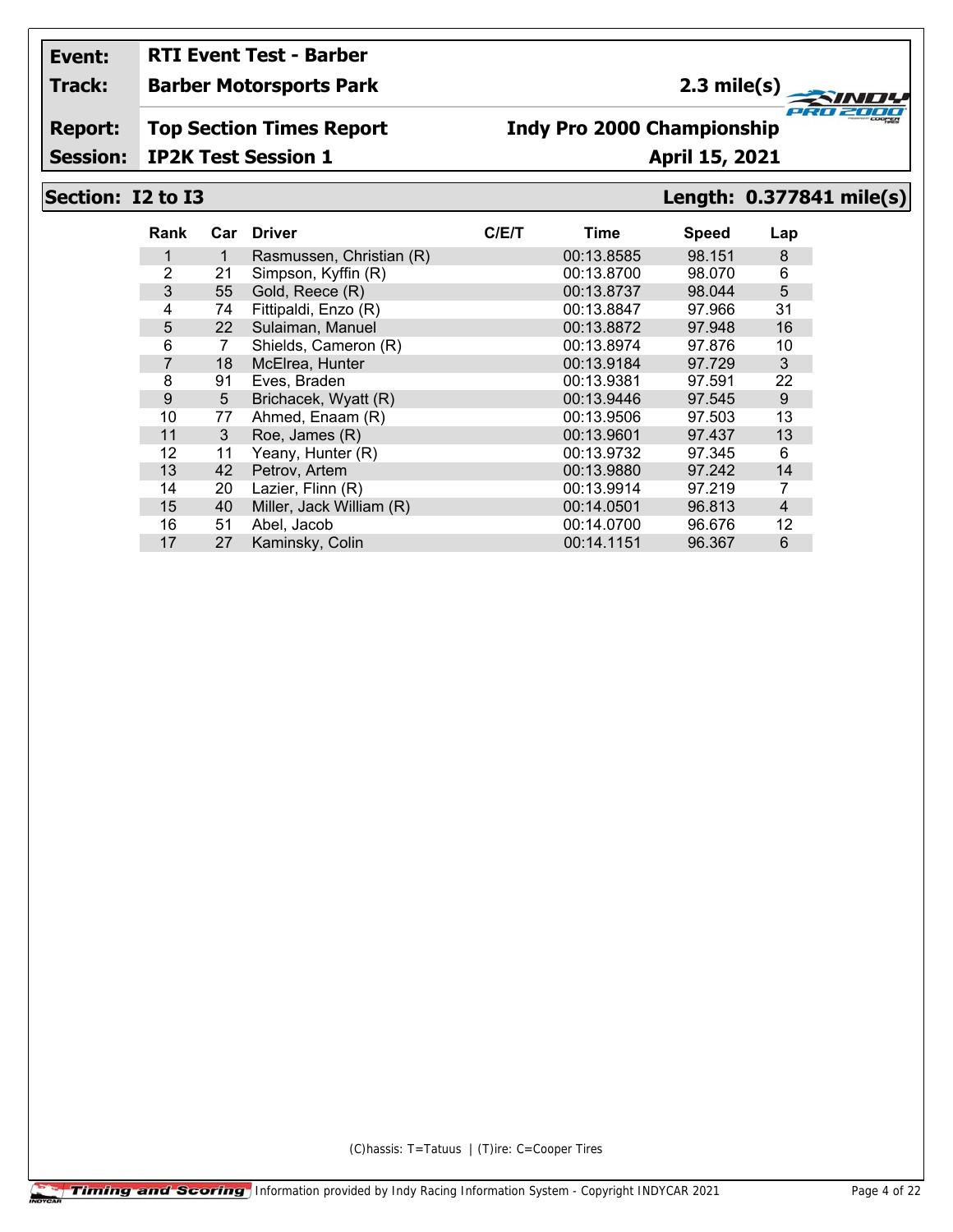# **RTI Event Test - Barber**

**Track: Barber Motorsports Park**

## **2.3 mile(s)**

**Report: Top Section Times Report**

### **Indy Pro 2000 Championship**

**Session: IP2K Test Session 1 April 15, 2021**

### **Section: I3 to I4 Length: 0.288258 mile(s)**

**FRO 200** 

2000

| Rank           | Car            | <b>Driver</b>            | C/ET | Time       | <b>Speed</b> | Lap            |
|----------------|----------------|--------------------------|------|------------|--------------|----------------|
|                | 21             | Simpson, Kyffin (R)      |      | 00:09.0156 | 115.104      | 8              |
| 2              |                | Rasmussen, Christian (R) |      | 00:09.0302 | 114.917      | 12             |
| 3              | 55             | Gold, Reece (R)          |      | 00:09.0506 | 114.658      | 8              |
| 4              | 40             | Miller, Jack William (R) |      | 00:09.0535 | 114.622      | 20             |
| 5              | 22             | Sulaiman, Manuel         |      | 00:09.0616 | 114.519      | 14             |
| 6              | 77             | Ahmed, Enaam (R)         |      | 00:09.0758 | 114.340      | 27             |
| $\overline{7}$ | 91             | Eves, Braden             |      | 00:09.0781 | 114.311      | 16             |
| 8              | 18             | McElrea, Hunter          |      | 00:09.0961 | 114.085      | 10             |
| 9              | 51             | Abel, Jacob              |      | 00:09.0979 | 114.062      | 17             |
| 10             | 3              | Roe, James (R)           |      | 00:09.1055 | 113.967      | 6              |
| 11             | $\overline{7}$ | Shields, Cameron (R)     |      | 00:09.1140 | 113.861      | 10             |
| 12             | 11             | Yeany, Hunter (R)        |      | 00:09.1164 | 113.831      | $\overline{7}$ |
| 13             | 74             | Fittipaldi, Enzo (R)     |      | 00:09.1187 | 113.802      | 16             |
| 14             | 42             | Petrov, Artem            |      | 00:09.1188 | 113.801      | 21             |
| 15             | 27             | Kaminsky, Colin          |      | 00:09.1310 | 113.649      | 6              |
| 16             | 5              | Brichacek, Wyatt (R)     |      | 00:09.1497 | 113.417      | 10             |
| 17             | 20             | Lazier, Flinn (R)        |      | 00:09.2218 | 112.530      | 16             |
|                |                |                          |      |            |              |                |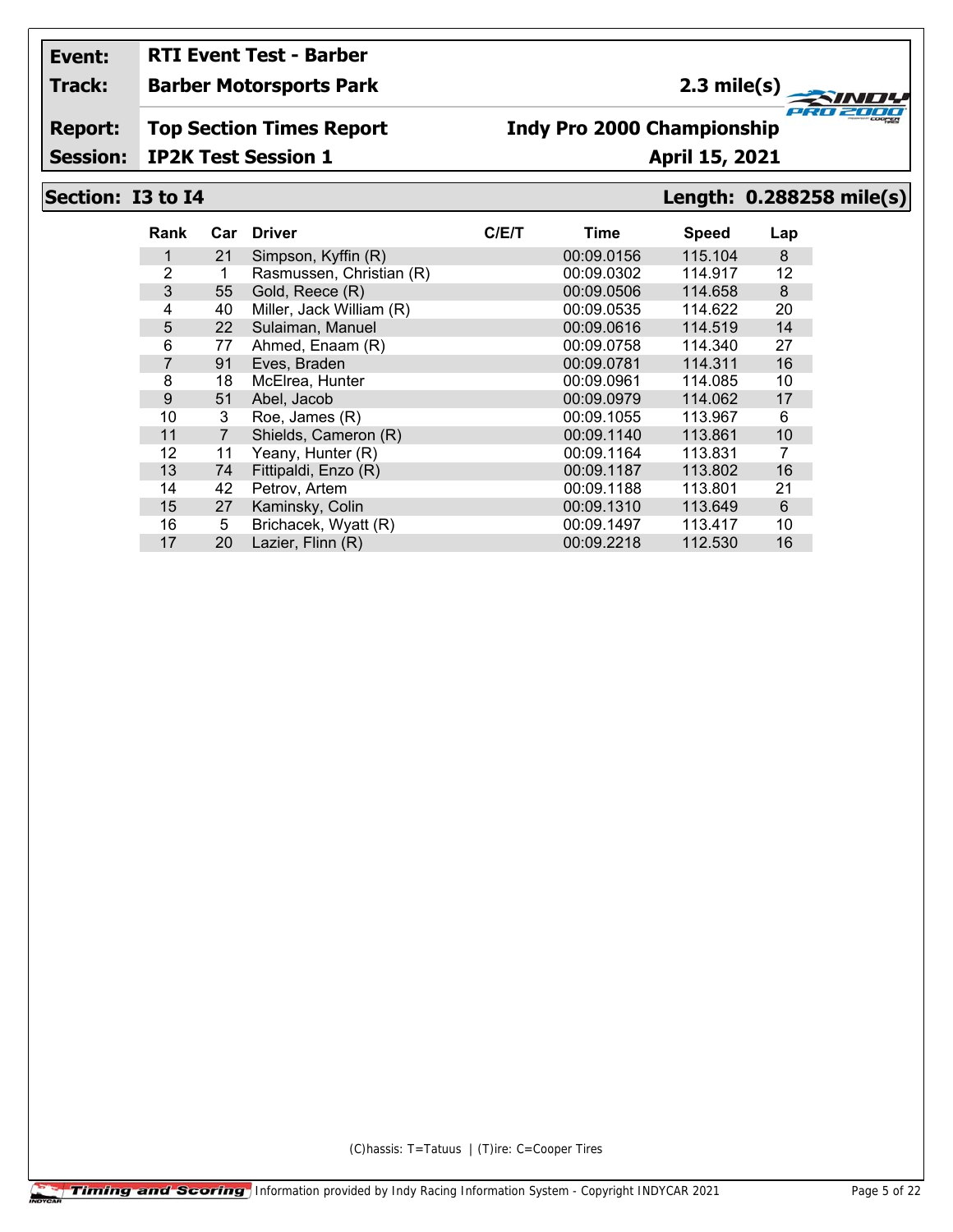## **RTI Event Test - Barber**

**Track: Barber Motorsports Park**

## **2.3 mile(s)**

**Report: Top Section Times Report**

## **Indy Pro 2000 Championship**

**Session: IP2K Test Session 1 April 15, 2021**

### **Section: I4 to I5 Length: 0.332008 mile(s)**

**FRO 200** 

2000

| Rank           | Car | <b>Driver</b>            | C/ET | Time       | <b>Speed</b> | Lap            |
|----------------|-----|--------------------------|------|------------|--------------|----------------|
| 1              | 91  | Eves, Braden             |      | 00:12.3881 | 96.482       | 22             |
| 2              | 55  | Gold, Reece (R)          |      | 00:12.3961 | 96.420       | 9              |
| 3              | 21  | Simpson, Kyffin (R)      |      | 00:12.4276 | 96.175       | $\bf 8$        |
| 4              | 22  | Sulaiman, Manuel         |      | 00:12.4313 | 96.147       | 14             |
| 5              | 42  | Petrov, Artem            |      | 00:12.4619 | 95.911       | 19             |
| 6              | 7   | Shields, Cameron (R)     |      | 00:12.4670 | 95.871       | 10             |
| $\overline{7}$ | 74  | Fittipaldi, Enzo (R)     |      | 00:12.4885 | 95.706       | 25             |
| 8              | 11  | Yeany, Hunter (R)        |      | 00:12.5117 | 95.529       | 11             |
| 9              | 77  | Ahmed, Enaam (R)         |      | 00:12.5149 | 95.504       | 23             |
| 10             | 1   | Rasmussen, Christian (R) |      | 00:12.5150 | 95.504       | 7              |
| 11             | 3   | Roe, James (R)           |      | 00:12.5181 | 95.480       | $6\phantom{1}$ |
| 12             | 51  | Abel, Jacob              |      | 00:12.5620 | 95.146       | 12             |
| 13             | 5   | Brichacek, Wyatt (R)     |      | 00:12.5678 | 95.102       | 10             |
| 14             | 20  | Lazier, Flinn (R)        |      | 00:12.5865 | 94.961       | 18             |
| 15             | 27  | Kaminsky, Colin          |      | 00:12.5970 | 94.882       | $\overline{4}$ |
| 16             | 18  | McElrea, Hunter          |      | 00:12.5986 | 94.870       | 13             |
| 17             | 40  | Miller, Jack William (R) |      | 00:12.6412 | 94.550       | 15             |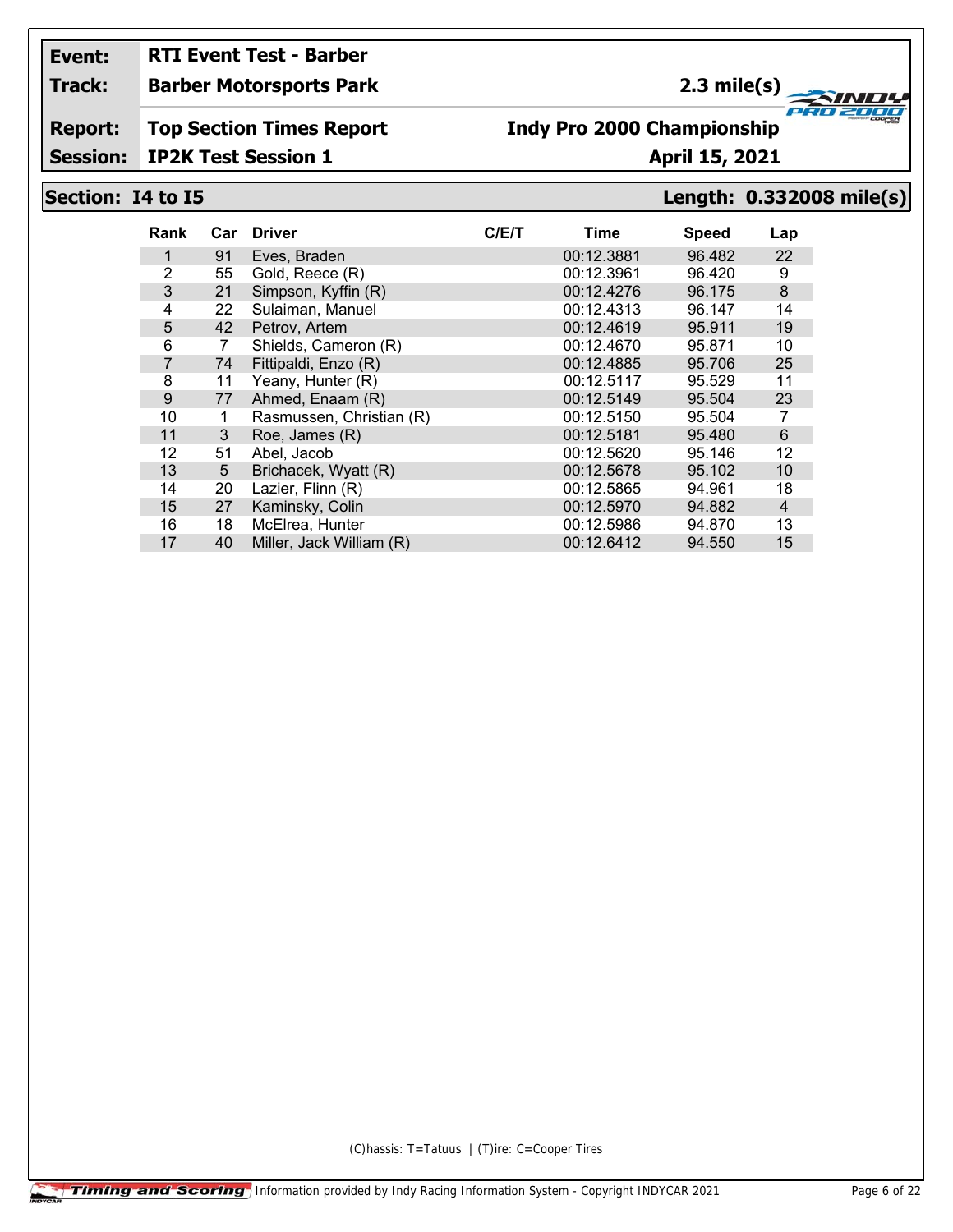## **RTI Event Test - Barber**

**Track: Barber Motorsports Park**

## **2.3 mile(s)**

**Report: Top Section Times Report**

## **Indy Pro 2000 Championship**

**Session: IP2K Test Session 1 April 15, 2021**

### **Section: I5 to I6 Length: 0.250568 mile(s)**

**FRO 200** 

2000

| Rank           | Car            | <b>Driver</b>            | C/E/T | Time       | <b>Speed</b> | Lap |
|----------------|----------------|--------------------------|-------|------------|--------------|-----|
|                | 21             | Simpson, Kyffin (R)      |       | 00:06.6643 | 135.355      | 9   |
| 2              | 55             | Gold, Reece (R)          |       | 00:06.7013 | 134.608      | 9   |
| 3              | 91             | Eves, Braden             |       | 00:06.7025 | 134.583      | 22  |
| 4              | 1              | Rasmussen, Christian (R) |       | 00:06.7073 | 134.487      | 12  |
| 5              | 11             | Yeany, Hunter (R)        |       | 00:06.7173 | 134.287      | 12  |
| 6              | 22             | Sulaiman, Manuel         |       | 00:06.7243 | 134.147      | 4   |
| $\overline{7}$ | $\overline{7}$ | Shields, Cameron (R)     |       | 00:06.7260 | 134.113      | 11  |
| 8              | 3              | Roe, James (R)           |       | 00:06.7295 | 134.043      | 6   |
| 9              | 18             | McElrea, Hunter          |       | 00:06.7325 | 133.984      | 3   |
| 10             | 42             | Petrov, Artem            |       | 00:06.7358 | 133.918      | 22  |
| 11             | 40             | Miller, Jack William (R) |       | 00:06.7360 | 133.914      | 15  |
| 12             | 77             | Ahmed, Enaam (R)         |       | 00:06.7654 | 133.332      | 18  |
| 13             | 27             | Kaminsky, Colin          |       | 00:06.7655 | 133.330      | 11  |
| 14             | 5              | Brichacek, Wyatt (R)     |       | 00:06.7766 | 133.112      | 10  |
| 15             | 51             | Abel, Jacob              |       | 00:06.7906 | 132.837      | 23  |
| 16             | 20             | Lazier, Flinn (R)        |       | 00:06.7951 | 132.749      | 19  |
| 17             | 74             | Fittipaldi, Enzo (R)     |       | 00:06.8016 | 132.623      | 30  |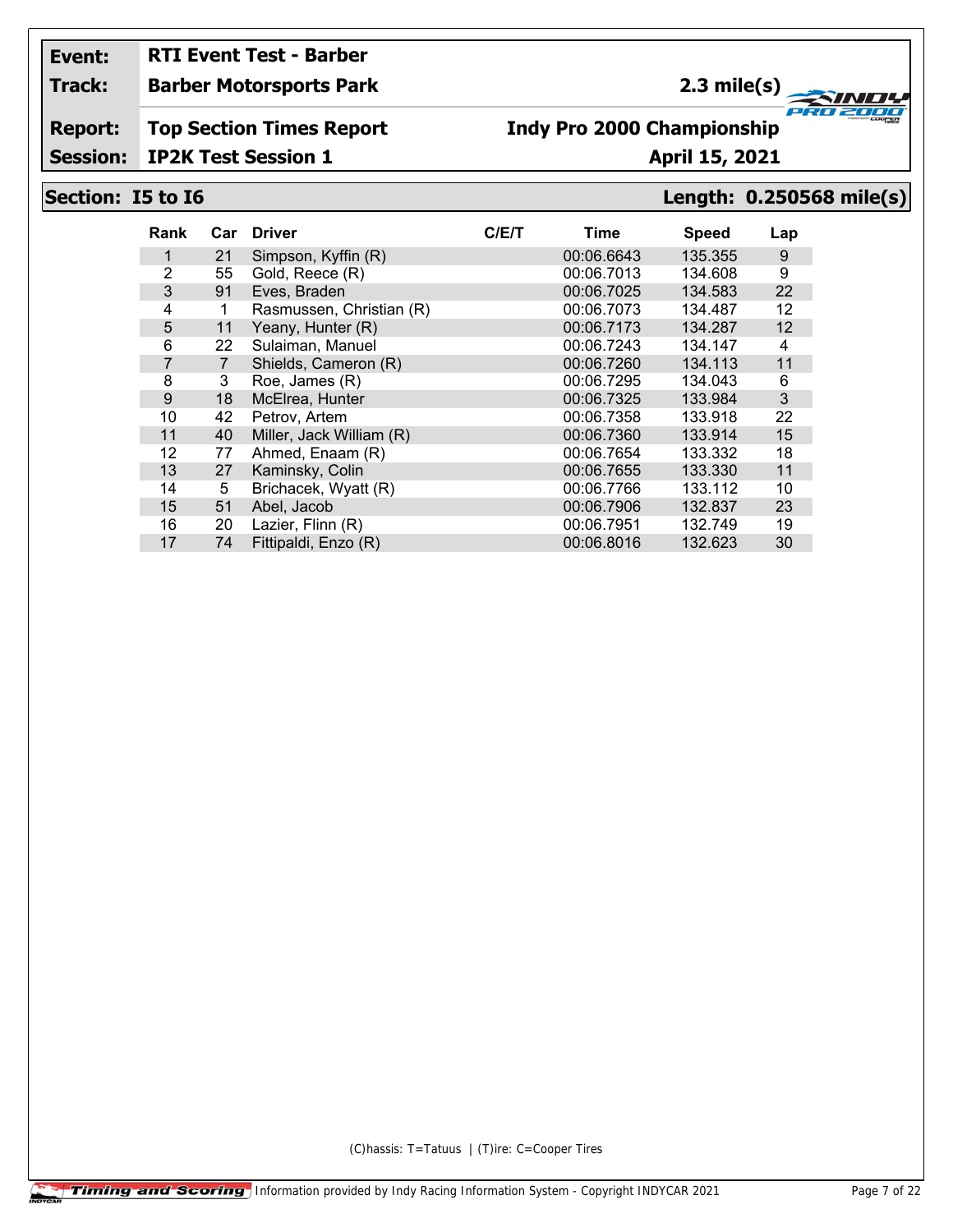# **RTI Event Test - Barber**

**Track: Barber Motorsports Park**

## **2.3 mile(s)**

**Report: Top Section Times Report**

### **Indy Pro 2000 Championship**

**Session: IP2K Test Session 1 April 15, 2021**

## **Section: I6 to I7 Length: 0.198864 mile(s)**

| Rank           | Car | <b>Driver</b>            | C/ET | Time       | <b>Speed</b> | Lap |
|----------------|-----|--------------------------|------|------------|--------------|-----|
|                | 91  | Eves, Braden             |      | 00:06.0165 | 118.991      | 21  |
| 2              | 55  | Gold, Reece (R)          |      | 00:06.0180 | 118.961      | 18  |
| 3              | 42  | Petrov, Artem            |      | 00:06.0428 | 118.473      | 21  |
| 4              | 51  | Abel, Jacob              |      | 00:06.0523 | 118.287      | 22  |
| 5              | 74  | Fittipaldi, Enzo (R)     |      | 00:06.0606 | 118.125      | 26  |
| 6              | 18  | McElrea, Hunter          |      | 00:06.0761 | 117.824      | 10  |
| $\overline{7}$ | 77  | Ahmed, Enaam (R)         |      | 00:06.0836 | 117.679      | 24  |
| 8              | 22  | Sulaiman, Manuel         |      | 00:06.0879 | 117.595      | 14  |
| 9              | 20  | Lazier, Flinn (R)        |      | 00:06.1136 | 117.101      | 11  |
| 10             | 7   | Shields, Cameron (R)     |      | 00:06.1200 | 116.979      | 9   |
| 11             | 1   | Rasmussen, Christian (R) |      | 00:06.1429 | 116.543      | 11  |
| 12             | 27  | Kaminsky, Colin          |      | 00:06.1457 | 116.489      | 9   |
| 13             | 21  | Simpson, Kyffin (R)      |      | 00:06.1473 | 116.459      | 17  |
| 14             | 40  | Miller, Jack William (R) |      | 00:06.1530 | 116.351      | 17  |
| 15             | 11  | Yeany, Hunter (R)        |      | 00:06.2516 | 114.516      | 12  |
| 16             | 5   | Brichacek, Wyatt (R)     |      | 00:06.3186 | 113.302      | 8   |
| 17             | 3   | Roe, James (R)           |      | 00:06.3568 | 112.621      | 14  |

(C)hassis: T=Tatuus | (T)ire: C=Cooper Tires

**FRO 200** 2000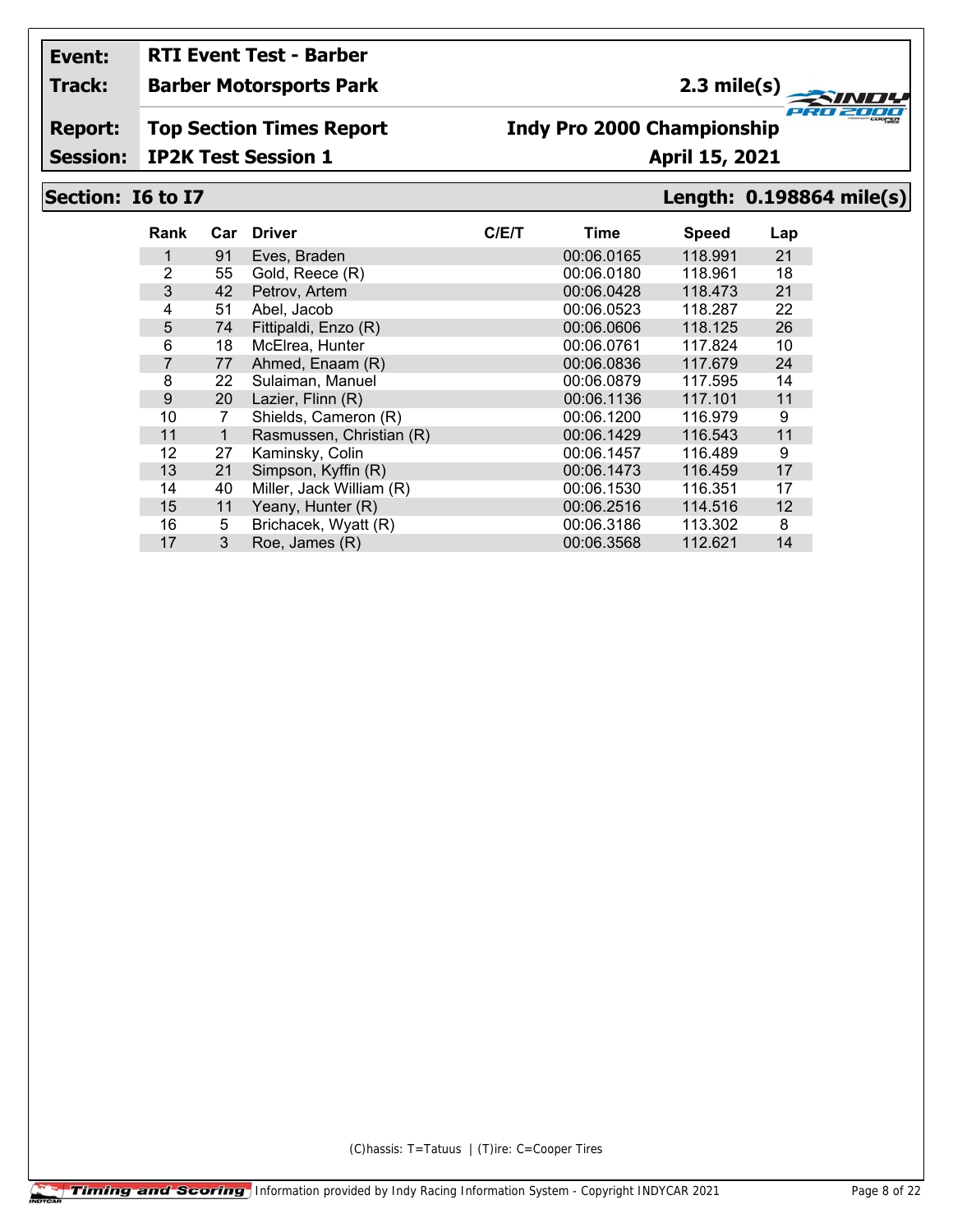# **RTI Event Test - Barber**

**Track: Barber Motorsports Park**

## **2.3 mile(s)**

**Report: Top Section Times Report**

### **Indy Pro 2000 Championship**

**Session: IP2K Test Session 1 April 15, 2021**

### **Section: I7 to I8 Length: 0.167235 mile(s)**

**FRO 200** 

2000

| Rank           | Car            | <b>Driver</b>            | C/ET | Time       | <b>Speed</b> | Lap |
|----------------|----------------|--------------------------|------|------------|--------------|-----|
|                | 42             | Petrov, Artem            |      | 00:05.7017 | 105.591      | 12  |
| $\overline{2}$ | 18             | McElrea, Hunter          |      | 00:05.7193 | 105.266      | 9   |
| 3              | 91             | Eves, Braden             |      | 00:05.7262 | 105.139      | 21  |
| 4              | 55             | Gold, Reece (R)          |      | 00:05.7408 | 104.871      | 16  |
| 5              | 22             | Sulaiman, Manuel         |      | 00:05.7685 | 104.368      | 15  |
| 6              | 77             | Ahmed, Enaam (R)         |      | 00:05.7744 | 104.261      | 23  |
| 7              | 27             | Kaminsky, Colin          |      | 00:05.7746 | 104.258      | 5   |
| 8              | 21             | Simpson, Kyffin (R)      |      | 00:05.7768 | 104.218      | 17  |
| 9              | $\overline{7}$ | Shields, Cameron (R)     |      | 00:05.8183 | 103.474      | 8   |
| 10             | 74             | Fittipaldi, Enzo (R)     |      | 00:05.8225 | 103.400      | 27  |
| 11             | 51             | Abel, Jacob              |      | 00:05.8411 | 103.071      | 8   |
| 12             | 1              | Rasmussen, Christian (R) |      | 00:05.8663 | 102.628      | 12  |
| 13             | 3              | Roe, James (R)           |      | 00:05.8670 | 102.616      | 15  |
| 14             | 40             | Miller, Jack William (R) |      | 00:05.8784 | 102.417      | 7   |
| 15             | 5              | Brichacek, Wyatt (R)     |      | 00:05.8807 | 102.376      | 10  |
| 16             | 20             | Lazier, Flinn (R)        |      | 00:05.9562 | 101.079      | 17  |
| 17             | 11             | Yeany, Hunter (R)        |      | 00:06.0937 | 98.798       | 12  |
|                |                |                          |      |            |              |     |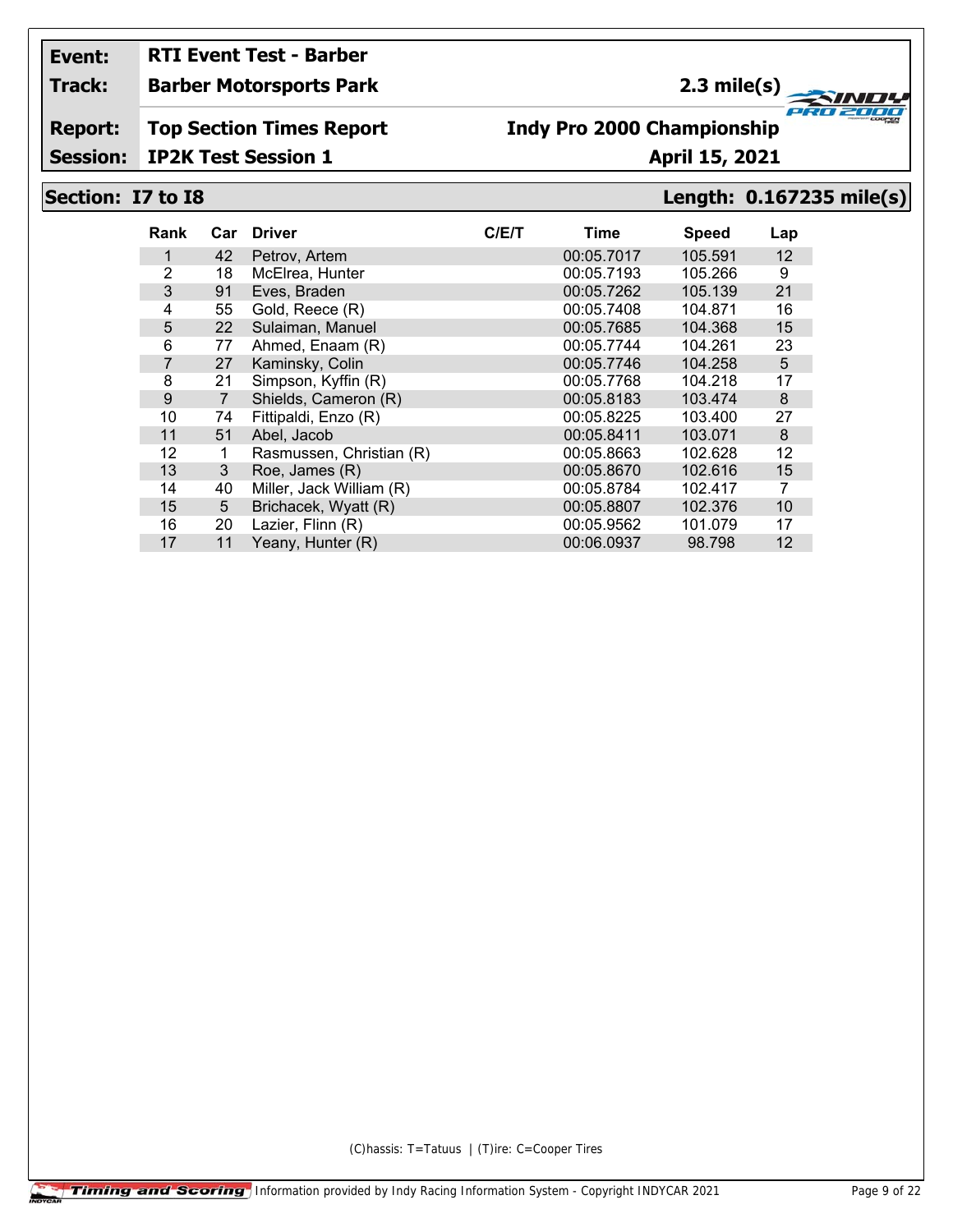# **RTI Event Test - Barber**

### **Track: Barber Motorsports Park**

### **2.3 mile(s)**

**Report: Top Section Times Report**

### **Indy Pro 2000 Championship**

**Session: IP2K Test Session 1 April 15, 2021** 

### **Section: I8 to SF Length: 0.295833 mile(s)**

**FRO 200** 

2000

| Rank           | Car | <b>Driver</b>            | C/E/T | Time       | <b>Speed</b> | Lap            |
|----------------|-----|--------------------------|-------|------------|--------------|----------------|
|                | 11  | Yeany, Hunter (R)        |       | 00:10.1047 | 105.396      | $\overline{4}$ |
| 2              | 1   | Rasmussen, Christian (R) |       | 00:10.1109 | 105.332      | 10             |
| 3              | 74  | Fittipaldi, Enzo (R)     |       | 00:10.1606 | 104.817      | 30             |
| 4              | 20  | Lazier, Flinn (R)        |       | 00:10.1844 | 104.572      | 12             |
| 5              | 91  | Eves, Braden             |       | 00:10.1949 | 104.464      | $9\,$          |
| 6              | 55  | Gold, Reece (R)          |       | 00:10.1960 | 104.453      | 3              |
| $\overline{7}$ | 27  | Kaminsky, Colin          |       | 00:10.2041 | 104.370      | 6              |
| 8              | 21  | Simpson, Kyffin (R)      |       | 00:10.2068 | 104.342      | $\overline{7}$ |
| 9              | 5   | Brichacek, Wyatt (R)     |       | 00:10.2083 | 104.327      | 6              |
| 10             | 7   | Shields, Cameron (R)     |       | 00:10.2132 | 104.277      | $\overline{7}$ |
| 11             | 22  | Sulaiman, Manuel         |       | 00:10.2276 | 104.130      | 16             |
| 12             | 42  | Petrov, Artem            |       | 00:10.2619 | 103.782      | 11             |
| 13             | 40  | Miller, Jack William (R) |       | 00:10.3141 | 103.257      | $6\,$          |
| 14             | 18  | McElrea, Hunter          |       | 00:10.3145 | 103.253      | 9              |
| 15             | 51  | Abel, Jacob              |       | 00:10.3234 | 103.164      | 13             |
| 16             | 3   | Roe, James (R)           |       | 00:10.3248 | 103.150      | 5              |
| 17             | 77  | Ahmed, Enaam (R)         |       | 00:10.3269 | 103.129      | 25             |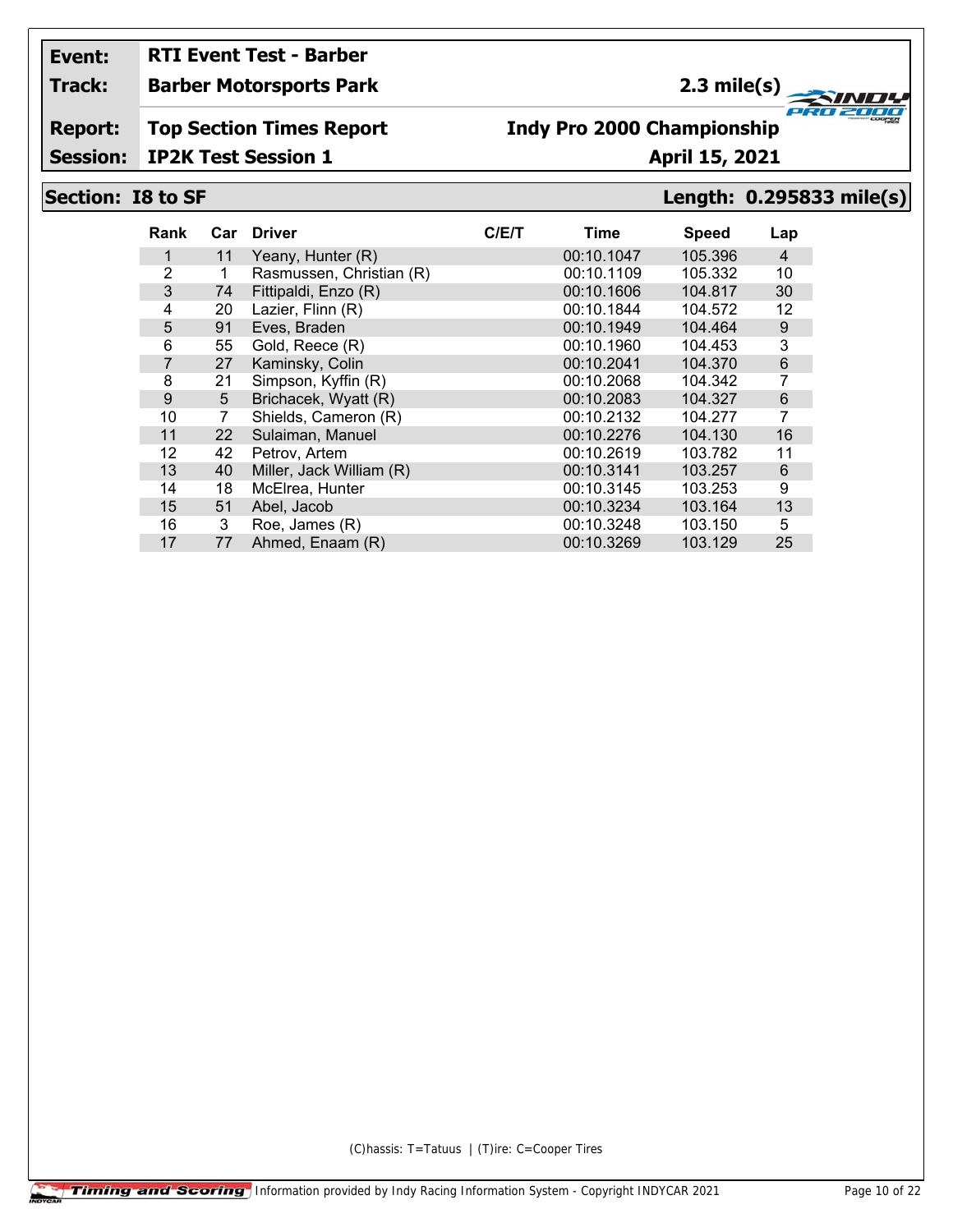### **Event: RTI Event Test - Barber**

### **Track: Barber Motorsports Park**

**2.3 mile(s)**

**Report: Top Section Times Report**

### **Indy Pro 2000 Championship**

**Session: IP2K Test Session 1 April 15, 2021** 

### **Section: SF to SFT Length: 0.025379 mile(s)**

**FRO 200** 

2000

| Rank           |    | Car Driver               | C/ET | Time       | <b>Speed</b> | Lap |
|----------------|----|--------------------------|------|------------|--------------|-----|
| 1              |    | Rasmussen, Christian (R) |      | 00:00.7083 | 128.990      | 10  |
| 2              | 18 | McElrea, Hunter          |      | 00:00.7102 | 128.645      | 21  |
| 3              | 55 | Gold, Reece (R)          |      | 00:00.7104 | 128.609      | 18  |
| $\overline{4}$ |    | Shields, Cameron (R)     |      | 00:00.7121 | 128.302      | 11  |
| 5              | 3  | Roe, James (R)           |      | 00:00.7125 | 128.230      | 16  |
| 6              | 74 | Fittipaldi, Enzo (R)     |      | 00:00.7136 | 128.032      | 31  |
|                | 5  | Brichacek, Wyatt (R)     |      | 00:00.7163 | 127.549      | 10  |
| 8              | 51 | Abel, Jacob              |      | 00:00.7171 | 127.407      | 23  |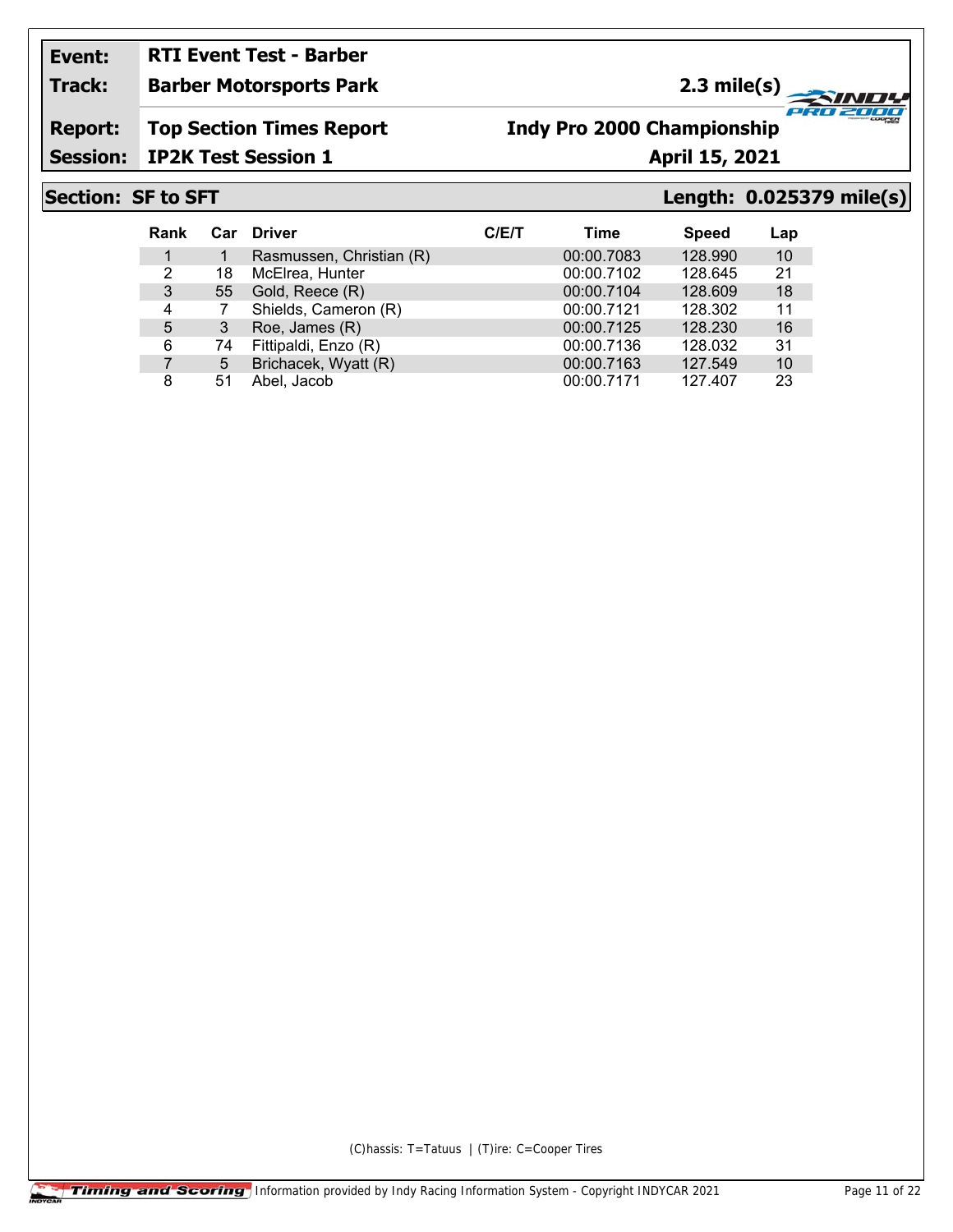# **RTI Event Test - Barber**

**Track: Barber Motorsports Park**

## **2.3 mile(s)**

**Report: Top Section Times Report**

## **Indy Pro 2000 Championship**

**Session: IP2K Test Session 1 April 15, 2021**

### **Section: I6T to I6 Length: 0.022917 mile(s)**

**FRO 200** 

2000

| Rank           | Car | <b>Driver</b>            | C/ET | Time       | <b>Speed</b> | Lap |
|----------------|-----|--------------------------|------|------------|--------------|-----|
| 1              | 21  | Simpson, Kyffin (R)      |      | 00:00.5788 | 142.536      | 9   |
| 2              | 42  | Petrov, Artem            |      | 00:00.5831 | 141.485      | 22  |
| 3              | 55  | Gold, Reece (R)          |      | 00:00.5840 | 141.267      | 14  |
| 4              | 1   | Rasmussen, Christian (R) |      | 00:00.5845 | 141.146      | 12  |
| 5              | 22  | Sulaiman, Manuel         |      | 00:00.5856 | 140.881      | 12  |
| 6              | 22  | Sulaiman, Manuel         |      | 00:00.5856 | 140.881      | 4   |
| $\overline{7}$ | 11  | Yeany, Hunter (R)        |      | 00:00.5860 | 140.785      | 13  |
| 8              | 51  | Abel, Jacob              |      | 00:00.5864 | 140.689      | 23  |
| 9              | 3   | Roe, James (R)           |      | 00:00.5880 | 140.306      | 12  |
| 10             | 40  | Miller, Jack William (R) |      | 00:00.5882 | 140.258      | 15  |
| 11             | 91  | Eves, Braden             |      | 00:00.5888 | 140.115      | 21  |
| 12             | 18  | McElrea, Hunter          |      | 00:00.5891 | 140.044      | 9   |
| 13             | 27  | Kaminsky, Colin          |      | 00:00.5892 | 140.020      | 12  |
| 14             | 7   | Shields, Cameron (R)     |      | 00:00.5901 | 139.807      | 9   |
| 15             | 77  | Ahmed, Enaam (R)         |      | 00:00.5908 | 139.641      | 18  |
| 16             | 20  | Lazier, Flinn (R)        |      | 00:00.5917 | 139.429      | 15  |
| 17             | 74  | Fittipaldi, Enzo (R)     |      | 00:00.5939 | 138.912      | 8   |
| 18             | 5   | Brichacek, Wyatt (R)     |      | 00:00.5992 | 137.684      | 10  |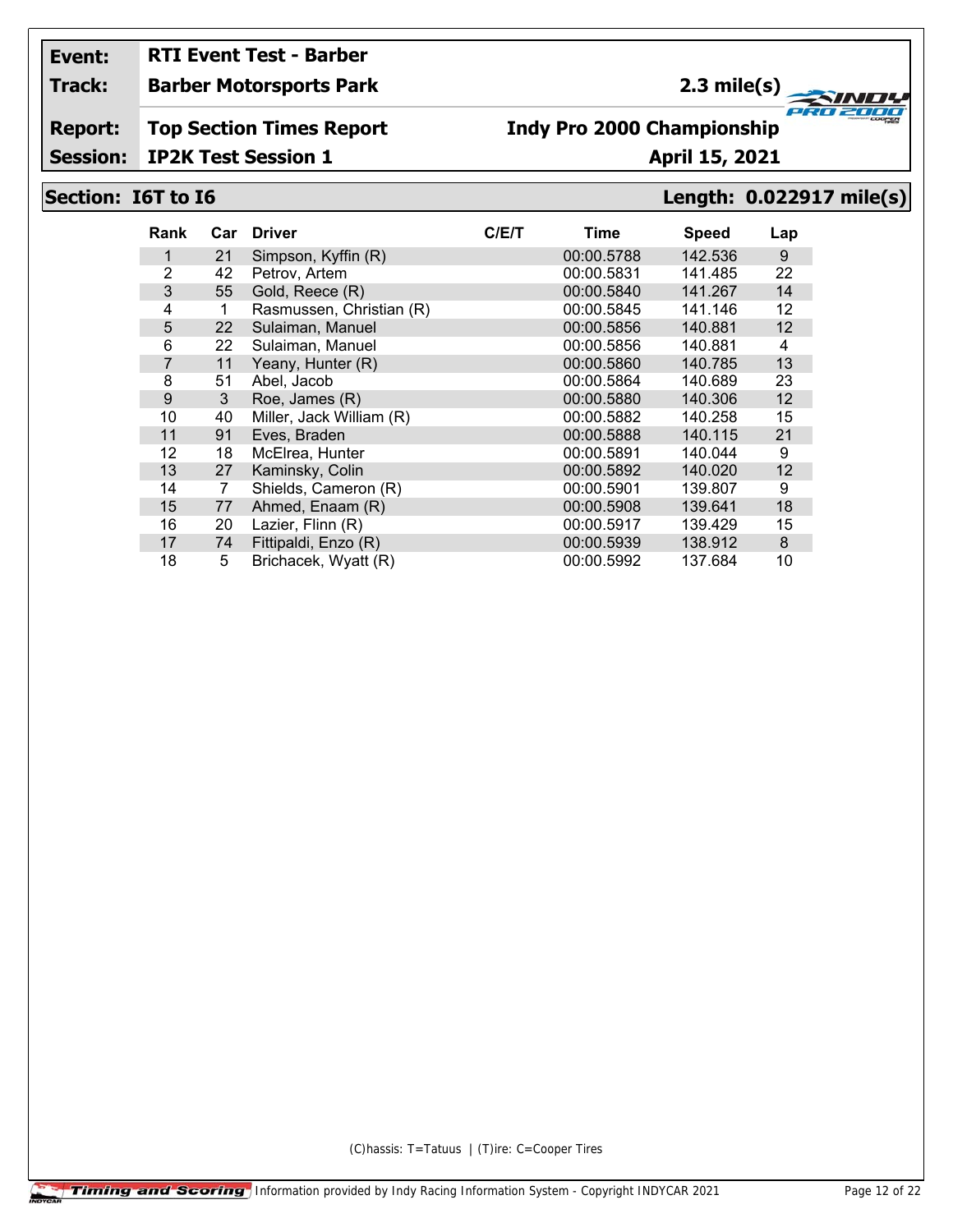### **Event: RTI Event Test - Barber**

### **Track: Barber Motorsports Park**

## **2.3 mile(s)**

**Report: Top Section Times Report**

## **Indy Pro 2000 Championship**

**Session: IP2K Test Session 1 April 15, 2021** 

### **Section: SFP to PO Length: 0.084470 mile(s)**

**FRO 200** 

2000

| Rank |    | Car Driver               | C/ET | Time       | <b>Speed</b> | Lap               |
|------|----|--------------------------|------|------------|--------------|-------------------|
|      | 18 | McElrea, Hunter          |      | 00:09.6080 | 31.650       | 22                |
| 2    | 51 | Abel, Jacob              |      | 00:09.9207 | 30.652       | 24                |
| 3    |    | Rasmussen, Christian (R) |      | 00:10.0267 | 30.328       | 13                |
| 4    | 5  | Brichacek, Wyatt (R)     |      | 00:10.0891 | 30.141       | 11                |
| 5    |    | Shields, Cameron (R)     |      | 00:10.5764 | 28.752       | $12 \overline{ }$ |
| 6    | 55 | Gold, Reece (R)          |      | 02:56.9285 | 1.719        | 19                |
|      | 21 | Simpson, Kyffin (R)      |      | 04:02.8009 | 1.252        | 19                |
| 8    | 22 | Sulaiman, Manuel         |      | 05:33.7312 | 0.911        | 19                |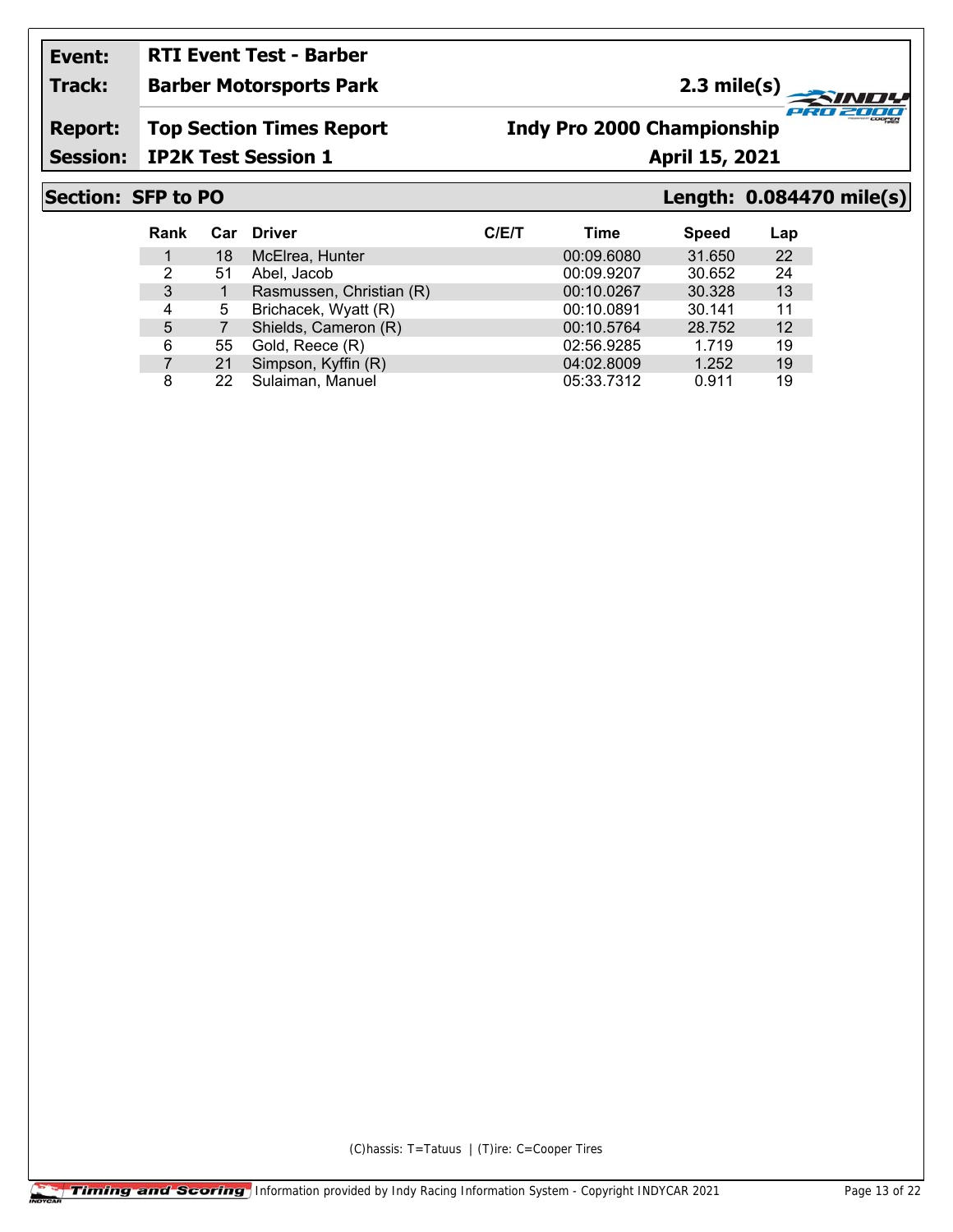## **RTI Event Test - Barber**

### **Track: Barber Motorsports Park**

### **2.3 mile(s)**

**Report: Top Section Times Report**

### **Indy Pro 2000 Championship**

**Session: IP2K Test Session 1 April 15, 2021**

### **Section: SF to I4 Length: 1.038826 mile(s)**

**FRO 200** 

2000

| Rank           | Car | <b>Driver</b>            | C/ET | Time       | <b>Speed</b> | Lap |
|----------------|-----|--------------------------|------|------------|--------------|-----|
| 1              | 1   | Rasmussen, Christian (R) |      | 00:35.9324 | 104.078      | 8   |
| 2              | 22  | Sulaiman, Manuel         |      | 00:35.9457 | 104.040      | 14  |
| 3              | 7   | Shields, Cameron (R)     |      | 00:35.9734 | 103.959      | 10  |
| 4              | 21  | Simpson, Kyffin (R)      |      | 00:35.9825 | 103.933      | 8   |
| 5              | 74  | Fittipaldi, Enzo (R)     |      | 00:36.0204 | 103.824      | 28  |
| 6              | 55  | Gold, Reece (R)          |      | 00:36.0440 | 103.756      | 5   |
| $\overline{7}$ | 18  | McElrea, Hunter          |      | 00:36.0735 | 103.671      | 9   |
| 8              | 91  | Eves, Braden             |      | 00:36.0810 | 103.649      | 22  |
| 9              | 5   | Brichacek, Wyatt (R)     |      | 00:36.1090 | 103.569      | 10  |
| 10             | 3   | Roe, James (R)           |      | 00:36.1529 | 103.443      | 13  |
| 11             | 77  | Ahmed, Enaam (R)         |      | 00:36.1740 | 103.383      | 13  |
| 12             | 42  | Petrov, Artem            |      | 00:36.2263 | 103.234      | 20  |
| 13             | 11  | Yeany, Hunter (R)        |      | 00:36.3217 | 102.962      | 11  |
| 14             | 27  | Kaminsky, Colin          |      | 00:36.3844 | 102.785      | 5   |
| 15             | 40  | Miller, Jack William (R) |      | 00:36.3925 | 102.762      | 8   |
| 16             | 51  | Abel, Jacob              |      | 00:36.3975 | 102.748      | 9   |
| 17             | 20  | Lazier, Flinn (R)        |      | 00:36.4093 | 102.715      | 12  |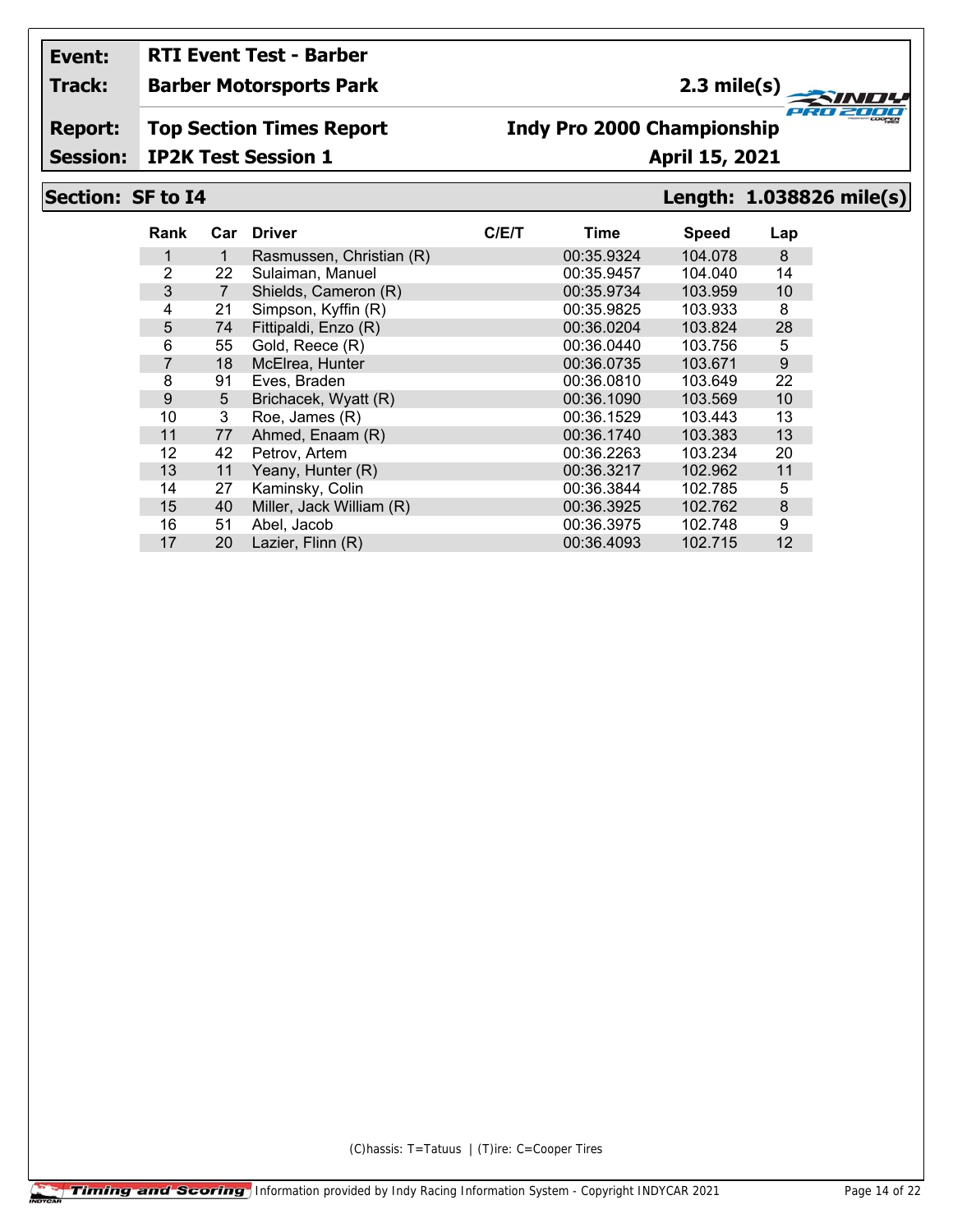## **RTI Event Test - Barber**

**Track: Barber Motorsports Park**

## **2.3 mile(s)**

**Report: Top Section Times Report**

### **Indy Pro 2000 Championship**

**Session: IP2K Test Session 1 April 15, 2021**

### **Section: I4 to I6 Length: 0.582576 mile(s)**

| Rank           | Car            | <b>Driver</b>            | C/ET | Time       | <b>Speed</b> | Lap            |
|----------------|----------------|--------------------------|------|------------|--------------|----------------|
|                | 91             | Eves, Braden             |      | 00:19.0906 | 109.859      | 22             |
| $\overline{2}$ | 55             | Gold, Reece (R)          |      | 00:19.0974 | 109.820      | 9              |
| 3              | 21             | Simpson, Kyffin (R)      |      | 00:19.1141 | 109.724      | 8              |
| 4              | 22             | Sulaiman, Manuel         |      | 00:19.1877 | 109.303      | 14             |
| 5              | $\overline{7}$ | Shields, Cameron (R)     |      | 00:19.2248 | 109.092      | 10             |
| 6              | 42             | Petrov, Artem            |      | 00:19.2341 | 109.039      | 22             |
| 7              | 11             | Yeany, Hunter (R)        |      | 00:19.2360 | 109.029      | 11             |
| 8              | 3              | Roe, James (R)           |      | 00:19.2476 | 108.963      | 6              |
| 9              | 1              | Rasmussen, Christian (R) |      | 00:19.2568 | 108.911      | $\overline{7}$ |
| 10             | 74             | Fittipaldi, Enzo (R)     |      | 00:19.3031 | 108.650      | 31             |
| 11             | 77             | Ahmed, Enaam (R)         |      | 00:19.3310 | 108.493      | 23             |
| 12             | 18             | McElrea, Hunter          |      | 00:19.3342 | 108.475      | 13             |
| 13             | 5              | Brichacek, Wyatt (R)     |      | 00:19.3444 | 108.418      | 10             |
| 14             | 51             | Abel, Jacob              |      | 00:19.3584 | 108.339      | 12             |
| 15             | 40             | Miller, Jack William (R) |      | 00:19.3772 | 108.234      | 15             |
| 16             | 27             | Kaminsky, Colin          |      | 00:19.3951 | 108.134      | 4              |
| 17             | 20             | Lazier, Flinn (R)        |      | 00:19.3951 | 108.134      | 18             |
|                |                |                          |      |            |              |                |

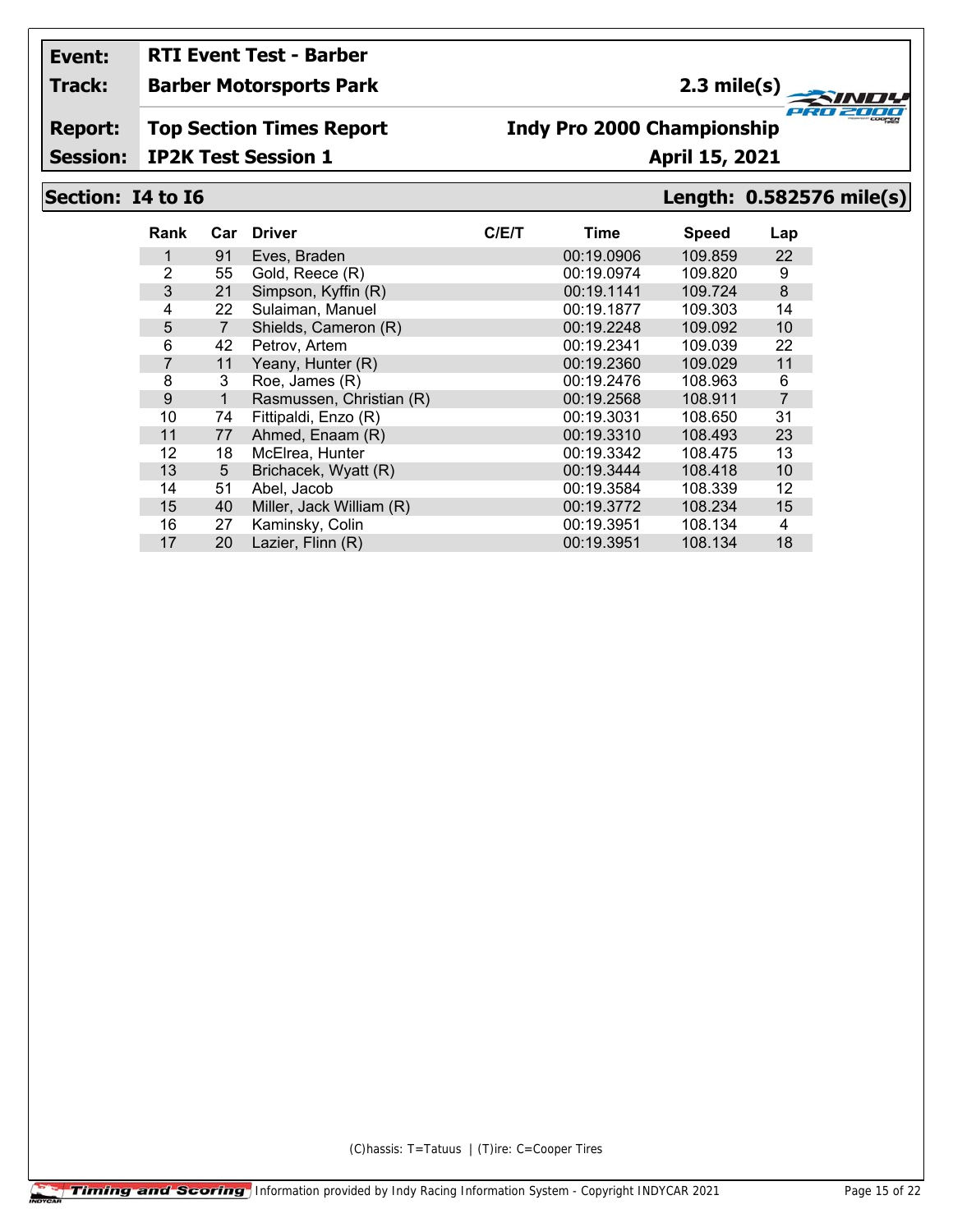# **RTI Event Test - Barber**

### **Track: Barber Motorsports Park**

## **2.3 mile(s)**

**Report: Top Section Times Report**

### **Indy Pro 2000 Championship**

**Session: IP2K Test Session 1 April 15, 2021** 

### **Section: I6 to SF Length: 0.661932 mile(s)**

**FRO 200** 

2000

| Rank | Car | <b>Driver</b>            | C/E/T | Time       | <b>Speed</b> | Lap            |
|------|-----|--------------------------|-------|------------|--------------|----------------|
| 1    | 91  | Eves, Braden             |       | 00:22.0290 | 108.174      | 21             |
| 2    | 55  | Gold, Reece (R)          |       | 00:22.0785 | 107.931      | 13             |
| 3    | 42  | Petrov, Artem            |       | 00:22.1033 | 107.810      | 21             |
| 4    | 74  | Fittipaldi, Enzo (R)     |       | 00:22.1184 | 107.736      | 27             |
| 5    | 18  | McElrea, Hunter          |       | 00:22.1217 | 107.720      | 8              |
| 6    | 22  | Sulaiman, Manuel         |       | 00:22.1254 | 107.702      | 14             |
| 7    | 1   | Rasmussen, Christian (R) |       | 00:22.2067 | 107.308      | 9              |
| 8    | 21  | Simpson, Kyffin (R)      |       | 00:22.2235 | 107.227      | 13             |
| 9    | 27  | Kaminsky, Colin          |       | 00:22.2410 | 107.142      | $\overline{4}$ |
| 10   | 7   | Shields, Cameron (R)     |       | 00:22.2611 | 107.046      | 10             |
| 11   | 77  | Ahmed, Enaam (R)         |       | 00:22.3233 | 106.747      | 24             |
| 12   | 51  | Abel, Jacob              |       | 00:22.3240 | 106.744      | 22             |
| 13   | 20  | Lazier, Flinn (R)        |       | 00:22.4483 | 106.153      | 11             |
| 14   | 40  | Miller, Jack William (R) |       | 00:22.5034 | 105.893      | 6              |
| 15   | 5   | Brichacek, Wyatt (R)     |       | 00:22.5223 | 105.804      | 9              |
| 16   | 11  | Yeany, Hunter (R)        |       | 00:22.6159 | 105.366      | 2              |
| 17   | 3   | Roe, James (R)           |       | 00:22.7391 | 104.795      | 12             |
|      |     |                          |       |            |              |                |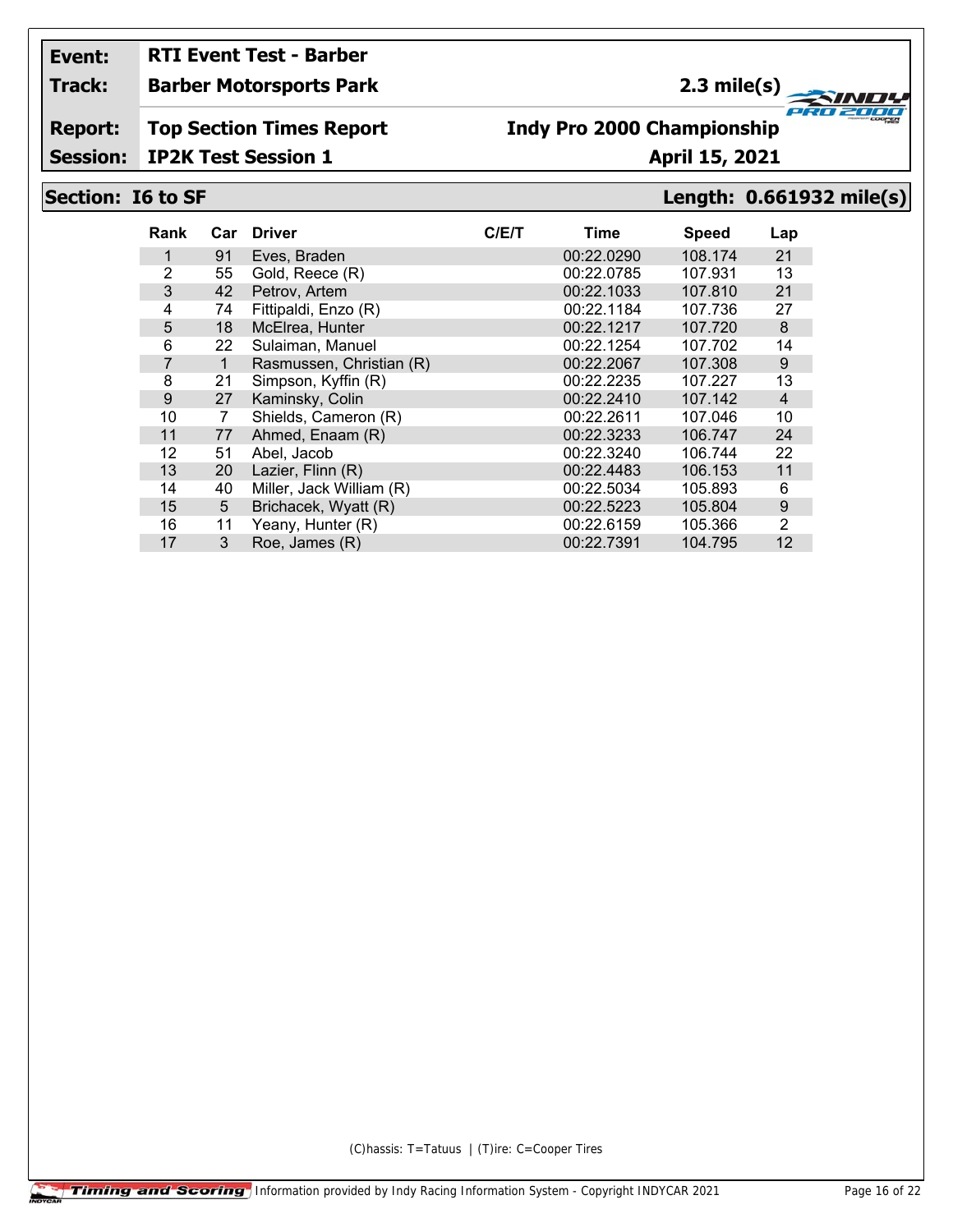# **RTI Event Test - Barber**

### **Track: Barber Motorsports Park**

## **2.3 mile(s)**

**Report: Top Section Times Report**

### **Indy Pro 2000 Championship**

**Session: IP2K Test Session 1 April 15, 2021** 

### **Section: I2 to I3A Length: 0.266667 mile(s)**

**FRO 200** 

2000

| Rank | Car | <b>Driver</b>            | C/ET | Time       | Speed   | Lap            |
|------|-----|--------------------------|------|------------|---------|----------------|
| 1    | 22  | Sulaiman, Manuel         |      | 00:07.9487 | 120.774 | 5              |
| 2    | 21  | Simpson, Kyffin (R)      |      | 00:08.0096 | 119.856 | 18             |
| 3    | 1   | Rasmussen, Christian (R) |      | 00:08.0183 | 119.726 | $\bf 8$        |
| 4    | 7   | Shields, Cameron (R)     |      | 00:08.0235 | 119.649 | 7              |
| 5    | 55  | Gold, Reece (R)          |      | 00:08.0237 | 119.646 | 16             |
| 6    | 18  | McElrea, Hunter          |      | 00:08.0317 | 119.526 | 3              |
| 7    | 5   | Brichacek, Wyatt (R)     |      | 00:08.0543 | 119.191 | $\,6$          |
| 8    | 91  | Eves, Braden             |      | 00:08.0769 | 118.857 | 9              |
| 9    | 11  | Yeany, Hunter (R)        |      | 00:08.0781 | 118.840 | 3              |
| 10   | 3   | Roe, James (R)           |      | 00:08.0826 | 118.774 | 13             |
| 11   | 77  | Ahmed, Enaam (R)         |      | 00:08.0912 | 118.647 | $\overline{4}$ |
| 12   | 42  | Petrov, Artem            |      | 00:08.0945 | 118.599 | 20             |
| 13   | 74  | Fittipaldi, Enzo (R)     |      | 00:08.0974 | 118.557 | 28             |
| 14   | 40  | Miller, Jack William (R) |      | 00:08.1211 | 118.211 | 18             |
| 15   | 51  | Abel, Jacob              |      | 00:08.1328 | 118.041 | $\overline{4}$ |
| 16   | 20  | Lazier, Flinn (R)        |      | 00:08.1391 | 117.949 | 19             |
| 17   | 27  | Kaminsky, Colin          |      | 00:08.1651 | 117.574 | 5              |
|      |     |                          |      |            |         |                |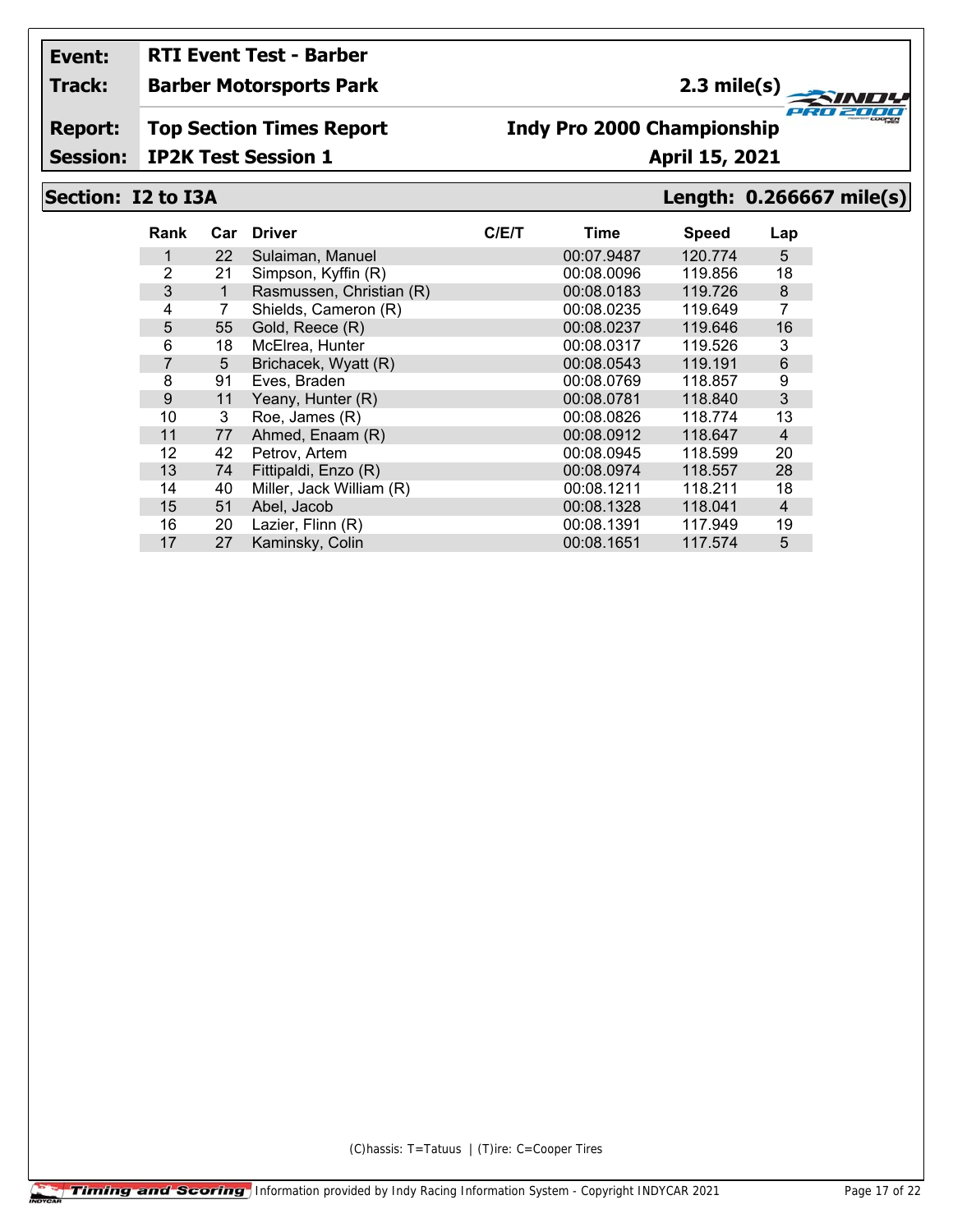## **RTI Event Test - Barber**

### **Track: Barber Motorsports Park**

### **2.3 mile(s)**

**Report: Top Section Times Report**

### **Indy Pro 2000 Championship**

### **Session: IP2K Test Session 1 April 15, 2021**

### **Section: I3A to I3 Length: 0.111174 mile(s)**

| Rank |                | Car Driver               | C/ET | Time       | <b>Speed</b> | Lap |
|------|----------------|--------------------------|------|------------|--------------|-----|
| 1    | 74             | Fittipaldi, Enzo (R)     |      | 00:05.7835 | 69.202       | 31  |
| 2    | 77             | Ahmed, Enaam (R)         |      | 00:05.8000 | 69.005       | 15  |
| 3    | 18             | McElrea, Hunter          |      | 00:05.8105 | 68,880       | 9   |
| 4    | 20             | Lazier, Flinn (R)        |      | 00:05.8190 | 68.779       | 7   |
| 5    | 21             | Simpson, Kyffin (R)      |      | 00:05.8238 | 68.723       | 6   |
| 6    | 22             | Sulaiman, Manuel         |      | 00:05.8265 | 68.691       | 16  |
| 7    | $\overline{7}$ | Shields, Cameron (R)     |      | 00:05.8352 | 68.588       | 10  |
| 8    | 91             | Eves, Braden             |      | 00:05.8369 | 68.568       | 7   |
| 9    | 55             | Gold, Reece (R)          |      | 00:05.8384 | 68.551       | 5   |
| 10   | 1              | Rasmussen, Christian (R) |      | 00:05.8402 | 68.530       | 8   |
| 11   | 51             | Abel, Jacob              |      | 00:05.8491 | 68.425       | 12  |
| 12   | 42             | Petrov, Artem            |      | 00:05.8647 | 68.243       | 14  |
| 13   | 5              | Brichacek, Wyatt (R)     |      | 00:05.8667 | 68.220       | 10  |
| 14   | 3              | Roe, James (R)           |      | 00:05.8775 | 68.095       | 13  |
| 15   | 40             | Miller, Jack William (R) |      | 00:05.8898 | 67.953       | 20  |
| 16   | 11             | Yeany, Hunter (R)        |      | 00:05.8922 | 67.925       | 6   |
| 17   | 27             | Kaminsky, Colin          |      | 00:05.9079 | 67.744       | 8   |
|      |                |                          |      |            |              |     |

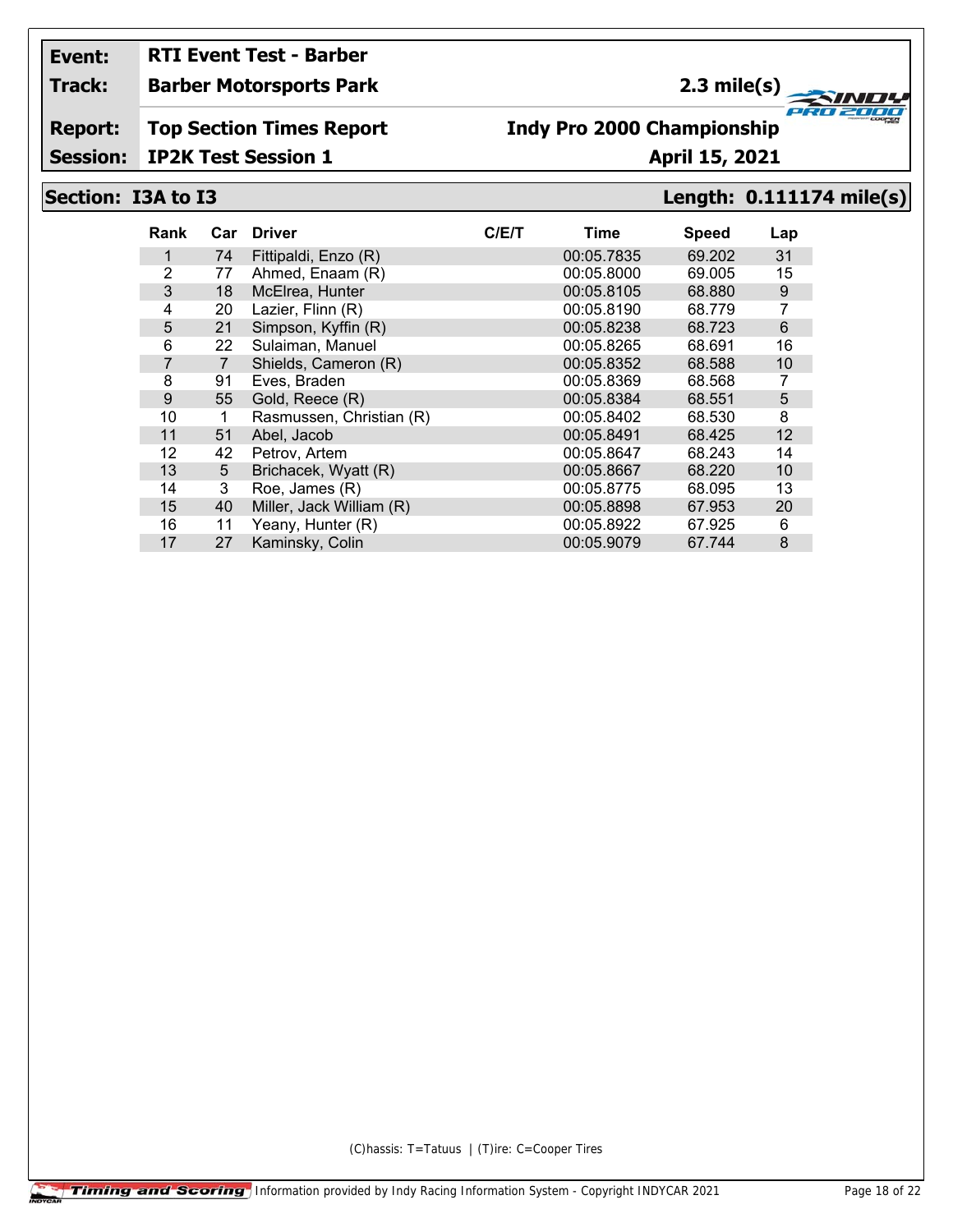# **RTI Event Test - Barber**

**Track: Barber Motorsports Park**

## **2.3 mile(s)**

**Report: Top Section Times Report**

### **Indy Pro 2000 Championship**

**Session: IP2K Test Session 1 April 15, 2021** 

### **Section: I4 to I5A Length: 0.180492 mile(s)**

**FRO 200** 

2000

| Eves, Braden<br>85.436<br>91<br>00:07.6054<br>1<br>2<br>00:07.6304<br>85.156<br>55<br>Gold, Reece (R)<br>3<br>Sulaiman, Manuel<br>85.106<br>22<br>00:07.6349<br>Fittipaldi, Enzo (R)<br>4<br>74<br>00:07.6456<br>84.986<br>5<br>Petrov, Artem<br>42<br>00:07.6473<br>84.968<br>6<br>Shields, Cameron (R)<br>00:07.6581<br>84.848<br>7<br>$\overline{7}$<br>Simpson, Kyffin (R)<br>00:07.6665<br>84.755<br>21<br>8<br>Ahmed, Enaam (R)<br>77<br>00:07.6673<br>84.746<br>9<br>Rasmussen, Christian (R)<br>84.110<br>00:07.7253<br>1 | Lap             |
|-----------------------------------------------------------------------------------------------------------------------------------------------------------------------------------------------------------------------------------------------------------------------------------------------------------------------------------------------------------------------------------------------------------------------------------------------------------------------------------------------------------------------------------|-----------------|
|                                                                                                                                                                                                                                                                                                                                                                                                                                                                                                                                   | 22              |
|                                                                                                                                                                                                                                                                                                                                                                                                                                                                                                                                   | 9               |
|                                                                                                                                                                                                                                                                                                                                                                                                                                                                                                                                   | 14              |
|                                                                                                                                                                                                                                                                                                                                                                                                                                                                                                                                   | 25              |
|                                                                                                                                                                                                                                                                                                                                                                                                                                                                                                                                   | 19              |
|                                                                                                                                                                                                                                                                                                                                                                                                                                                                                                                                   | 10              |
|                                                                                                                                                                                                                                                                                                                                                                                                                                                                                                                                   | 8               |
|                                                                                                                                                                                                                                                                                                                                                                                                                                                                                                                                   | 23              |
|                                                                                                                                                                                                                                                                                                                                                                                                                                                                                                                                   | $\overline{7}$  |
| 10<br>00:07.7274<br>84.087<br>51<br>Abel, Jacob                                                                                                                                                                                                                                                                                                                                                                                                                                                                                   | 12              |
| 11<br>84.051<br>11<br>Yeany, Hunter (R)<br>00:07.7307                                                                                                                                                                                                                                                                                                                                                                                                                                                                             | 11              |
| Brichacek, Wyatt (R)<br>12<br>5<br>00:07.7398<br>83.952                                                                                                                                                                                                                                                                                                                                                                                                                                                                           | 9               |
| 13<br>Roe, James (R)<br>3<br>00:07.7511<br>83.830                                                                                                                                                                                                                                                                                                                                                                                                                                                                                 | $6\phantom{1}6$ |
| Kaminsky, Colin<br>14<br>27<br>00:07.7619<br>83.713                                                                                                                                                                                                                                                                                                                                                                                                                                                                               | 3               |
| Lazier, Flinn (R)<br>15<br>00:07.7694<br>83.632<br>20                                                                                                                                                                                                                                                                                                                                                                                                                                                                             | 18              |
| McElrea, Hunter<br>16<br>18<br>00:07.8103<br>83.194                                                                                                                                                                                                                                                                                                                                                                                                                                                                               | 13              |
| 17<br>Miller, Jack William (R)<br>40<br>00:07.8512<br>82.761                                                                                                                                                                                                                                                                                                                                                                                                                                                                      | 15              |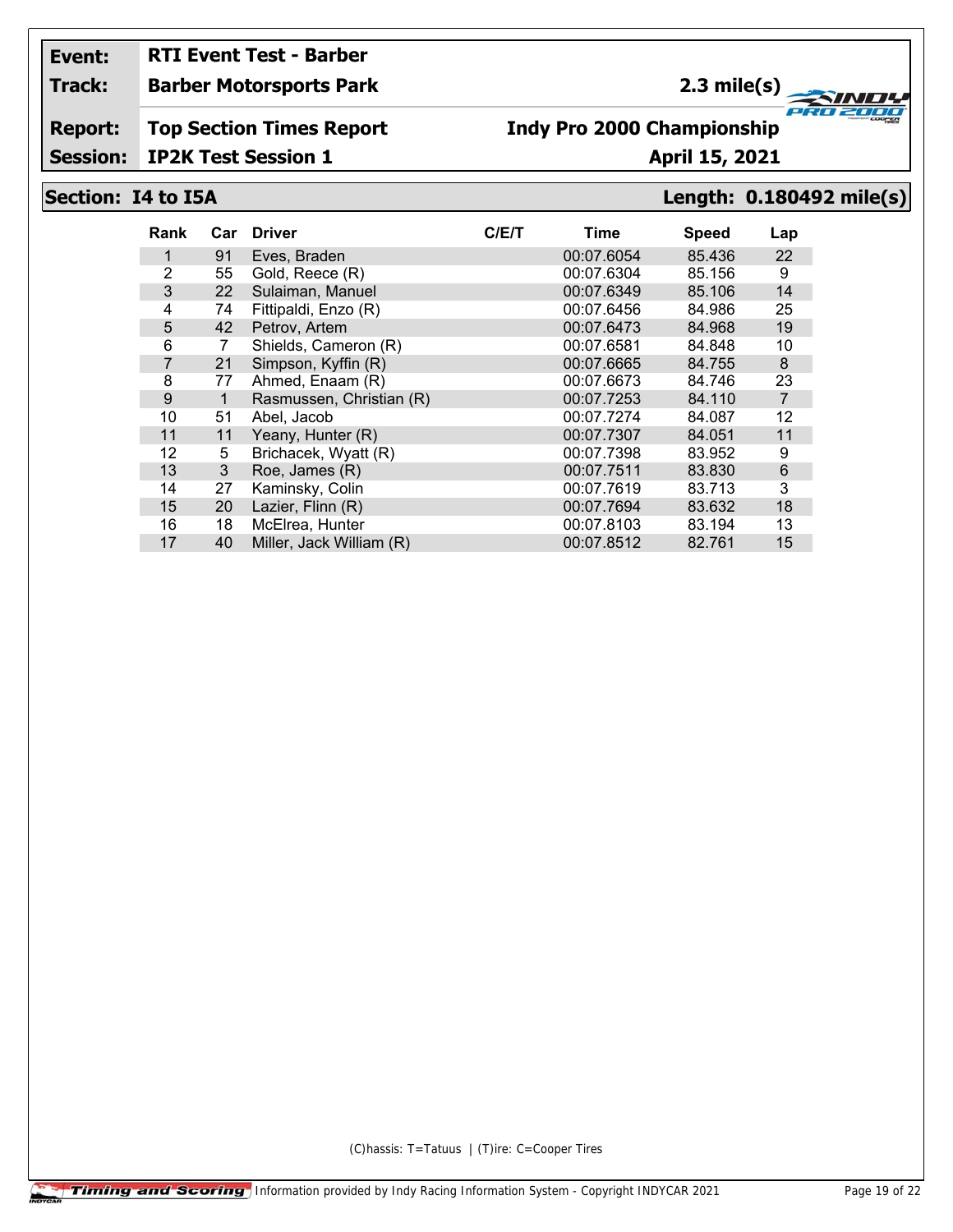## **RTI Event Test - Barber**

**Track: Barber Motorsports Park**

## **2.3 mile(s)**

**Report: Top Section Times Report**

### **Indy Pro 2000 Championship**

**Session: IP2K Test Session 1 April 15, 2021**

### **Section: I5A to I5 Length: 0.151515 mile(s)**

**FRO 200** 

2000

| Rank | Car            | <b>Driver</b>            | C/E/T | Time       | <b>Speed</b> | Lap |
|------|----------------|--------------------------|-------|------------|--------------|-----|
| 1    | 21             | Simpson, Kyffin (R)      |       | 00:04.7611 | 114.565      | 8   |
| 2    | 55             | Gold, Reece (R)          |       | 00:04.7657 | 114.454      | 9   |
| 3    | 3              | Roe, James (R)           |       | 00:04.7670 | 114.423      | 6   |
| 4    | 11             | Yeany, Hunter (R)        |       | 00:04.7741 | 114.253      | 13  |
| 5    | 22             | Sulaiman, Manuel         |       | 00:04.7810 | 114.088      | 12  |
| 6    | 91             | Eves, Braden             |       | 00:04.7827 | 114.047      | 22  |
| 7    | $\overline{7}$ | Shields, Cameron (R)     |       | 00:04.7839 | 114,019      | 11  |
| 8    | 1              | Rasmussen, Christian (R) |       | 00:04.7847 | 114.000      | 8   |
| 9    | 18             | McElrea, Hunter          |       | 00:04.7883 | 113.914      | 13  |
| 10   | 40             | Miller, Jack William (R) |       | 00:04.7900 | 113.874      | 15  |
| 11   | 42             | Petrov, Artem            |       | 00:04.7936 | 113.788      | 23  |
| 12   | 5              | Brichacek, Wyatt (R)     |       | 00:04.8168 | 113.240      | 10  |
| 13   | 20             | Lazier, Flinn (R)        |       | 00:04.8171 | 113.233      | 18  |
| 14   | 74             | Fittipaldi, Enzo (R)     |       | 00:04.8204 | 113.155      | 30  |
| 15   | 51             | Abel, Jacob              |       | 00:04.8245 | 113.059      | 11  |
| 16   | 27             | Kaminsky, Colin          |       | 00:04.8276 | 112.987      | 4   |
| 17   | 77             | Ahmed, Enaam (R)         |       | 00:04.8333 | 112.853      | 18  |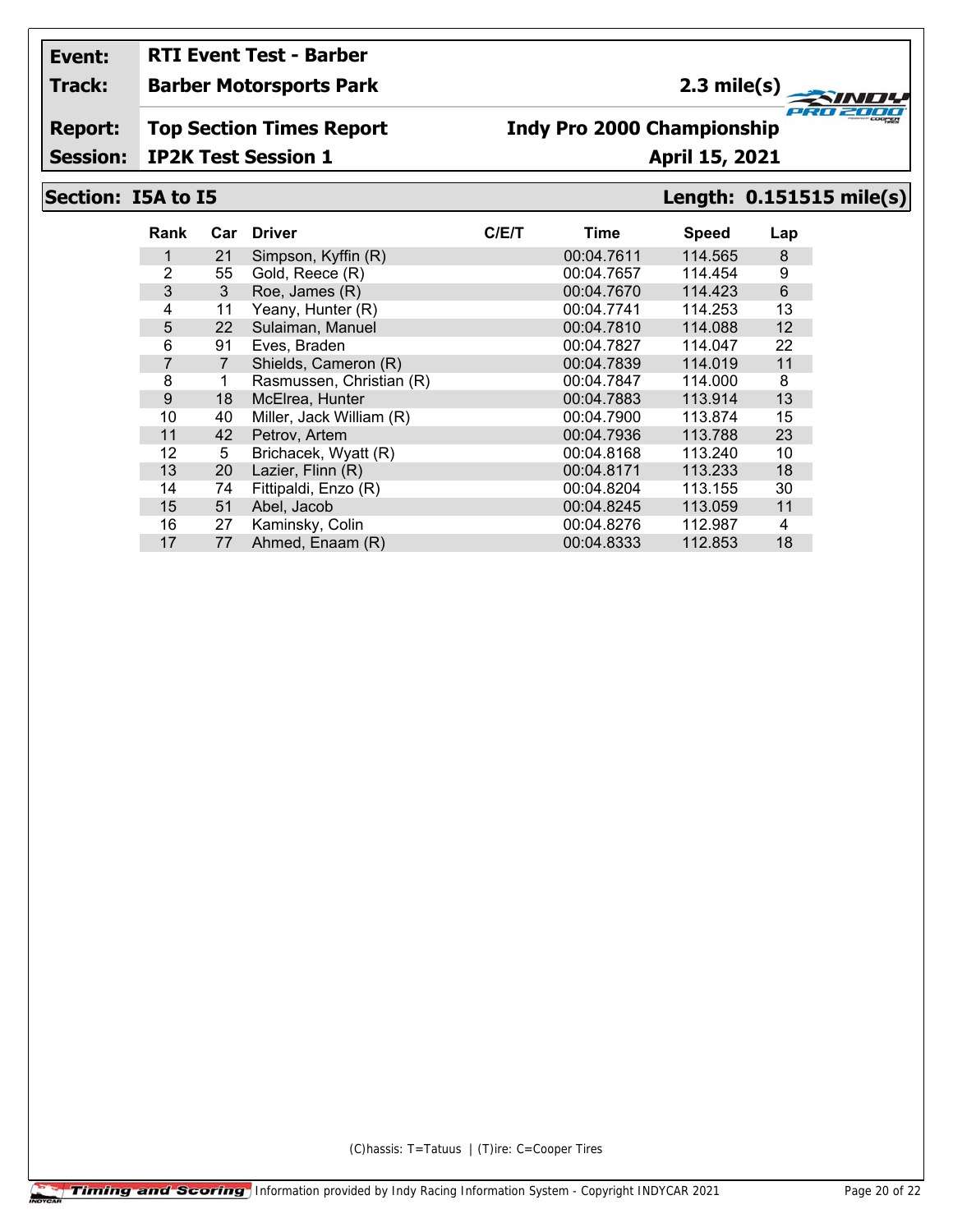# **RTI Event Test - Barber**

### **Track: Barber Motorsports Park**

## **2.3 mile(s)**

**Report: Top Section Times Report**

### **Indy Pro 2000 Championship**

**Session: IP2K Test Session 1 April 15, 2021** 

### **Section: I7T to I7 Length: 0.018939 mile(s)**

**FRO 200** 

2000

| Rank           | Car            | <b>Driver</b>            | C/ET | Time       | <b>Speed</b> | Lap              |
|----------------|----------------|--------------------------|------|------------|--------------|------------------|
|                | $\overline{7}$ | Shields, Cameron (R)     |      | 00:00.5795 | 117.656      | 9                |
| $\overline{2}$ | 18             | McElrea, Hunter          |      | 00:00.5798 | 117.595      | 8                |
| 3              | 42             | Petrov, Artem            |      | 00:00.5806 | 117.433      | 20               |
| 4              | 91             | Eves, Braden             |      | 00:00.5809 | 117.373      | 21               |
| 5              | 74             | Fittipaldi, Enzo (R)     |      | 00:00.5837 | 116.810      | 27               |
| 6              | 27             | Kaminsky, Colin          |      | 00:00.5842 | 116.710      | 5                |
| $\overline{7}$ | 20             | Lazier, Flinn (R)        |      | 00:00.5843 | 116.690      | 16               |
| 8              | 77             | Ahmed, Enaam (R)         |      | 00:00.5863 | 116.292      | 24               |
| 9              | 55             | Gold, Reece (R)          |      | 00:00.5881 | 115.936      | $\boldsymbol{9}$ |
| 10             | 51             | Abel, Jacob              |      | 00:00.5892 | 115.719      | 11               |
| 11             | 22             | Sulaiman, Manuel         |      | 00:00.5904 | 115.484      | 14               |
| 12             | 1              | Rasmussen, Christian (R) |      | 00:00.5905 | 115.465      | 8                |
| 13             | 21             | Simpson, Kyffin (R)      |      | 00:00.5936 | 114.862      | 18               |
| 14             | 3              | Roe, James (R)           |      | 00:00.5985 | 113.921      | 14               |
| 15             | 5              | Brichacek, Wyatt (R)     |      | 00:00.6044 | 112.809      | 8                |
| 16             | 40             | Miller, Jack William (R) |      | 00:00.6059 | 112.530      | 18               |
| 17             | 11             | Yeany, Hunter (R)        |      | 00:00.6120 | 111.408      | $\mathbf 0$      |
|                |                |                          |      |            |              |                  |